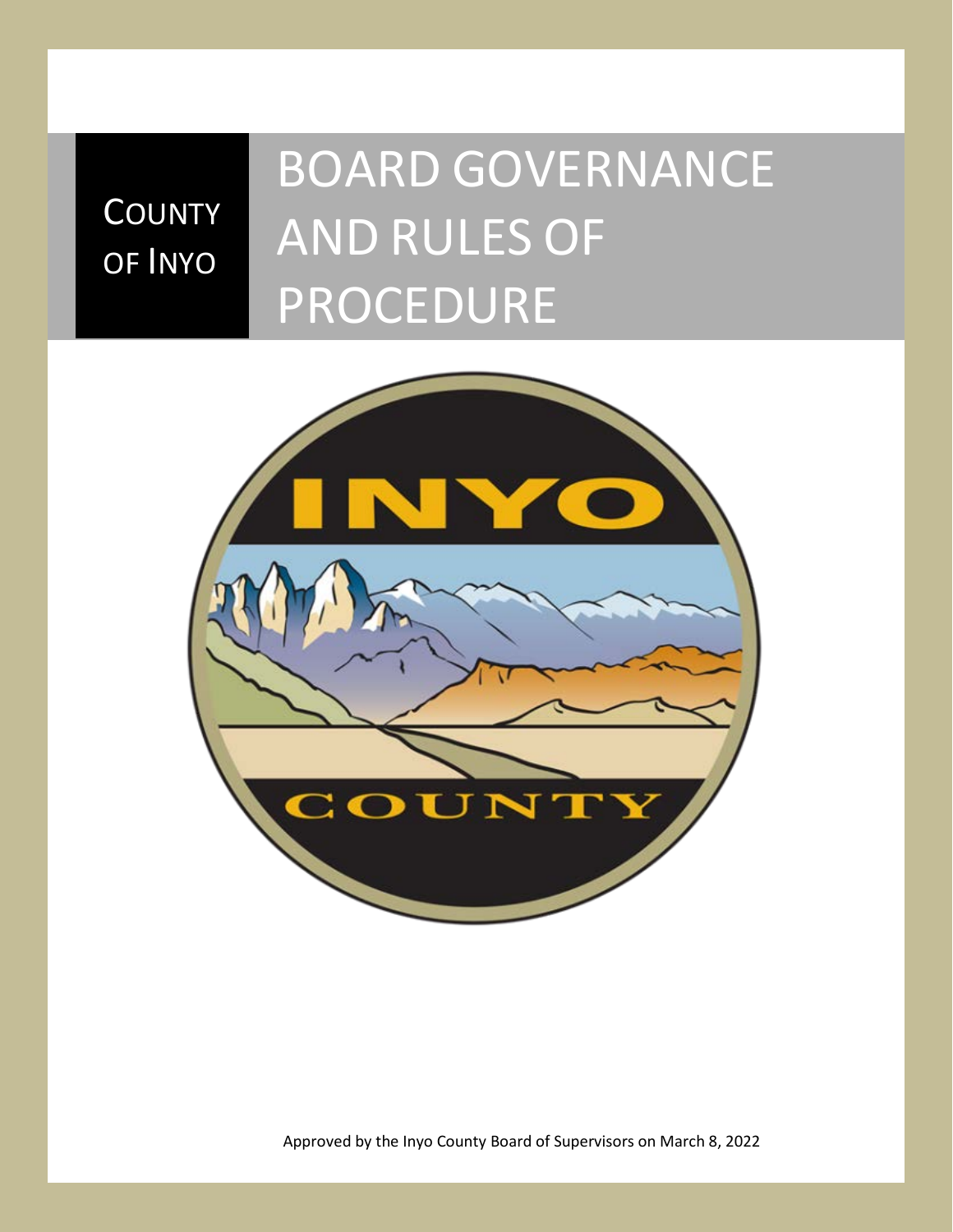## **Table of Contents**

| RULES OF PROCEDURE OF THE BOARD OF SUPERVISORS INYO COUNTY, CALIFORNIA 4 |                                                                                             |  |  |
|--------------------------------------------------------------------------|---------------------------------------------------------------------------------------------|--|--|
| $\mathsf{L}$                                                             |                                                                                             |  |  |
| II.                                                                      |                                                                                             |  |  |
| III.                                                                     |                                                                                             |  |  |
| IV.                                                                      |                                                                                             |  |  |
| V.                                                                       |                                                                                             |  |  |
| VI.                                                                      |                                                                                             |  |  |
| VII.                                                                     |                                                                                             |  |  |
| VIII.                                                                    |                                                                                             |  |  |
| IX.                                                                      |                                                                                             |  |  |
| Х.                                                                       |                                                                                             |  |  |
| XI.                                                                      |                                                                                             |  |  |
| XII.                                                                     |                                                                                             |  |  |
| XIII.                                                                    |                                                                                             |  |  |
| XIV.                                                                     | APPENDIX C. Request to Place Item on Board's Agenda by the Public or Non-County Entities 29 |  |  |
| XV.                                                                      | APPENDIX D. Publishing Deadlines of Inyo County's Newspaper of Record  30                   |  |  |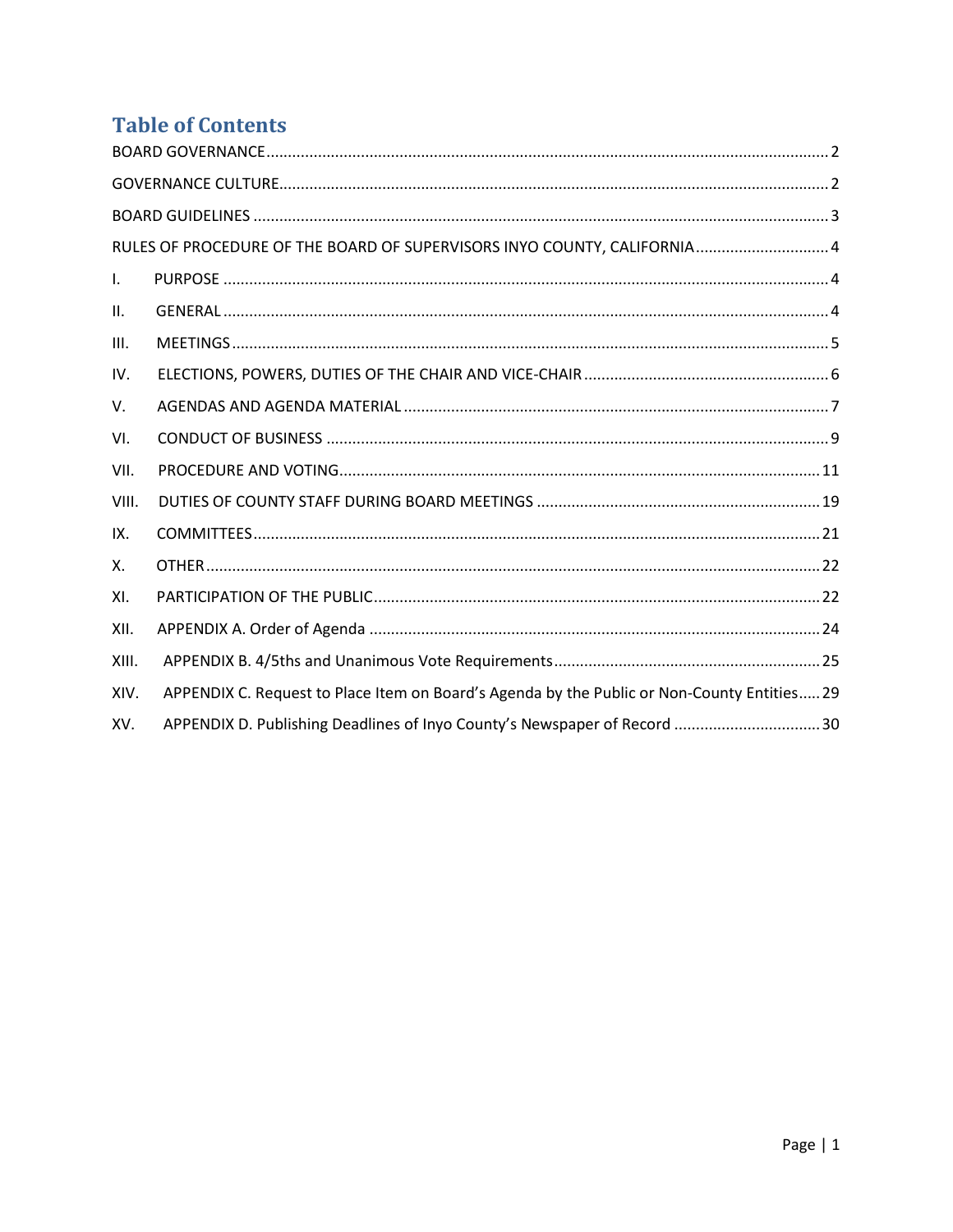## INTRODUCTION

#### <span id="page-2-0"></span>**BOARD GOVERNANCE**

Governance is the act of transforming the needs and desires of the community into policies that direct the organization. The Board of Supervisors serves as a team dedicated to the act of responsible governance, and the way in which each team member performs his or her role is critical. Whether in Board Chambers, out in the community or at home, Board members are always stewards and the public face of the County.

The integrity of the County's reputation is dependent upon the responsible and professional manner in which each Board member, and the Board collectively, fulfills governance roles and responsibilities. The demeanor of the governance team members sends an important message to employees and the public. In all relationships, dealings and transactions, Board members should act with integrity, openness, respect and honesty. Through these values, the governance team strives to earn and convey trust. The team retains public trust through efficient and costeffective stewardship of resources.

Utilizing effective governance practices, private citizens, once elected to the Board of Supervisors, work with the County Administrator to keep the organization's efforts focused on its mission, values and strategic goals. The community elects Board members to set and monitor the direction of the County with the County Administrator, who translates this direction into action. It is therefore vital that the Board and County Administrator maintain a respectful and productive working relationship based on trust and open communication.

When the governance team performs their duties effectively, the opportunity to create a climate for excellence increases dramatically.

#### <span id="page-2-1"></span>**GOVERNANCE CULTURE**

An excellent governance culture is characterized by a Board that operates in an environment of trust, respect, and professional demeanor at all times. The Board sets the tone for the entire County in how it carries out its governance responsibilities.

The Inyo County Board of Supervisors will strive to:

- Show up to meetings prepared and on time.
- Govern as a team that is strategically focused and mission driven.
- Establish and govern within a culture of curiosity and inquiry.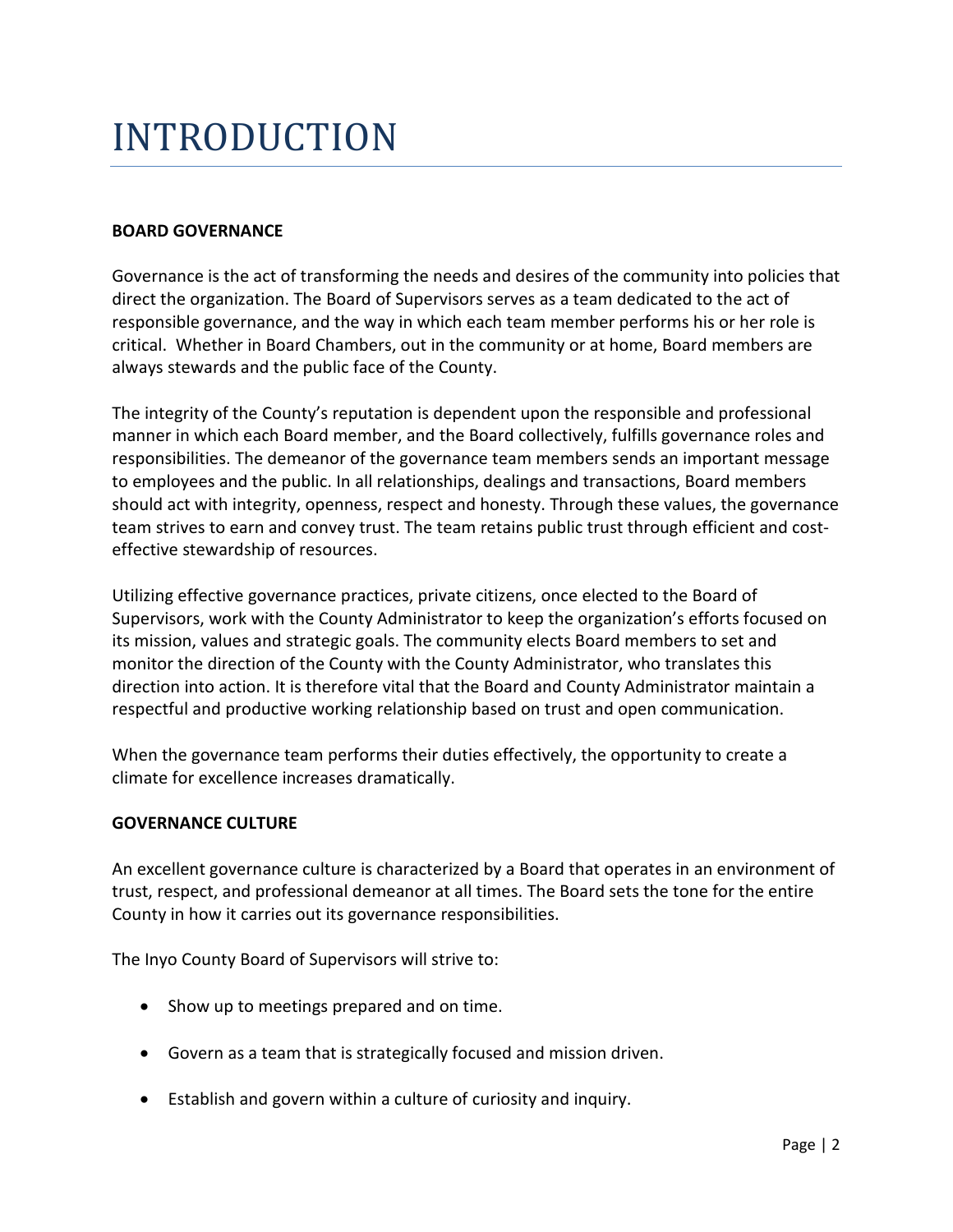- Use active listening and thoughtfully consider each decision.
- Show mutual respect and tolerance for each other, staff, and citizens.
- Be respectful of people's time by adhering to time constraints imposed by the published agenda.
- Have a sincere desire and willingness to compromise, along with an appreciation and commitment to move forward remembering sometimes people must be flexible to get things done.
- Show a desire to cause no harm to others.
- Act with honesty and integrity.

#### <span id="page-3-0"></span>**BOARD GUIDELINES**

In addition to abiding by the rules of procedure outlined in this document, members ofthe Inyo County Board of Supervisors agree to the following guidelines for working with each other, staff members and the community.

#### **Roles and Responsibilities**

- As elected representatives of the people of Inyo County, set the directionand policy of the organization.
- Ensure fiscal responsibility.
- Set strategic priorities and goals as the means to implement directionand policy, and to align goals and resources.

#### **Governance Principles**

- **Prepared and Informed:** Read and research meeting materials; engage with colleagues, staff, and public with respect and dignity; make decisions based on data and evidence; continually learn about county issues, services, andprograms.
- **Transparency and Accessibility:** Use Board report section of regular meetings to inform colleagues, staff, and public about activities relating to Board assignments, and constituent issues; use role as elected representative to communicate Board actions and policies and be willing to hear concerns and answer questions in a variety of media (phone calls, emails, etc.).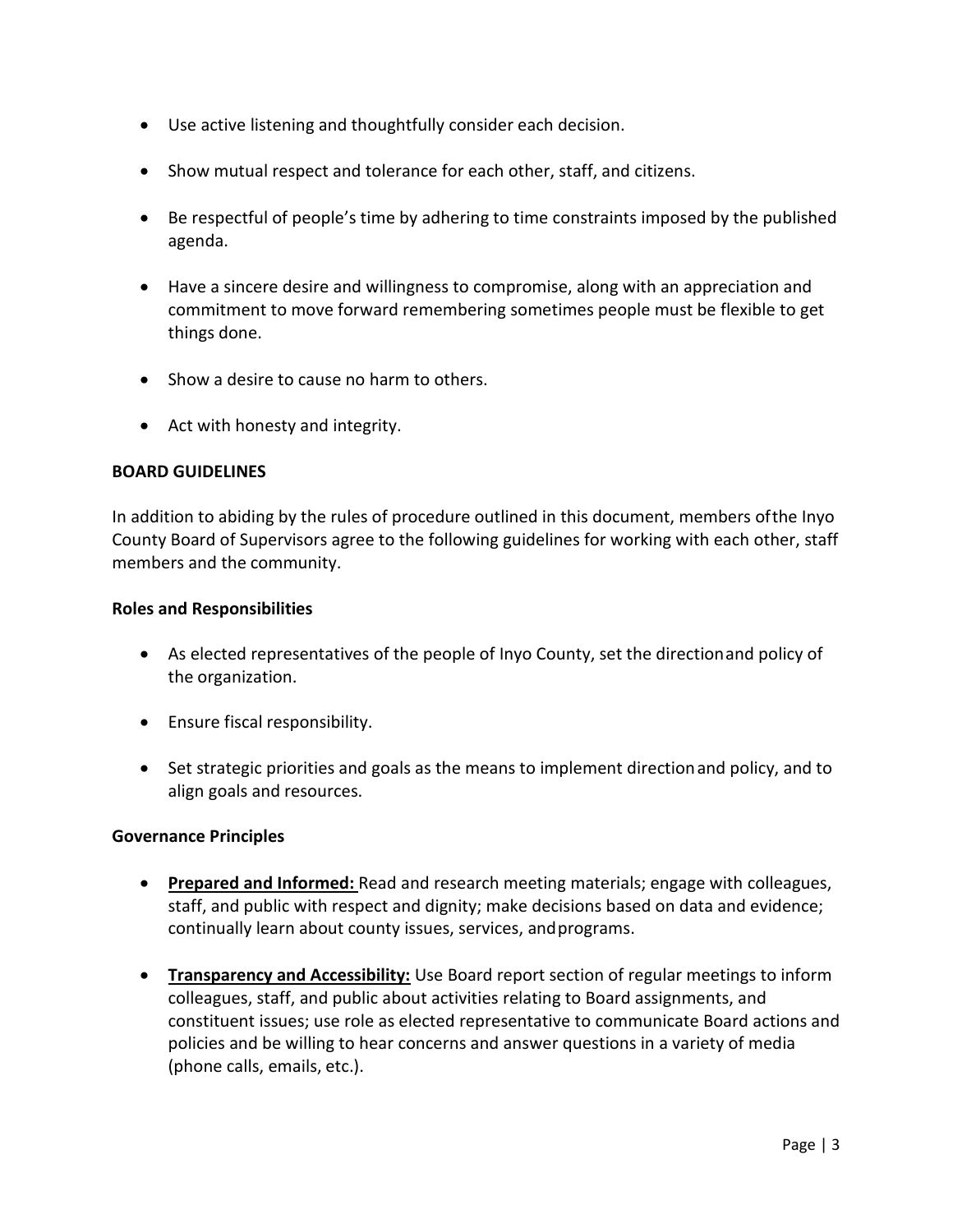- **High Ethical Standards:** Meet and exceed requirements of the Fair Political Practices Commission; demonstrate a commitment to training and compliance with laws governing personal financial gain, special privileges and perks, fairness, open government, whistle-blowing protections, and staff relations issues.
- **Partnership with CAO and Staff:** Support the CAO in managing the County; agree to established rules in interacting with staff (bringing any requests of staff that require significant resources back to the full Board for consideration).

#### <span id="page-4-0"></span>**RULES OF PROCEDURE OF THE BOARD OF SUPERVISORS INYO COUNTY, CALIFORNIA**

#### <span id="page-4-1"></span>**I. PURPOSE**

The purpose of these Rules of Procedure ("Rules") is to foster understanding and respect for the democratic process, facilitate compliance with applicable laws, encourage public participation, provide guidance on decorum, and enhance effective and efficient management of Board meetings.

#### <span id="page-4-2"></span>**II. GENERAL**

#### **Rule 1. Applicability of Rules**

These Rules are adopted pursuant to Government Code §25003. The Rules shall apply to the Board of Supervisors of the County of Inyo whether sitting as the Board of Supervisors of the County or as the governing board of any other commission, authority or board.

These Rules are intended to expedite the transaction of business of the Board in an orderly fashion, and are deemed to be procedural only. The failure to strictly observe application of the Rules shall not affect the jurisdiction of the Board or invalidate any action taken at a meeting that is otherwise held in conformity with the law. Except as otherwise provided by law, these Rules, or any one of them, may be suspended by a majority of the Board.

These Rules supersede and replace all rules of procedure previously adopted by the Board.

#### **Rule 2. Definitions**

In interpreting these Rules:

- a) "Board" refers to the Board of Supervisors of Inyo County, whether sitting as the Board ofSupervisors of the County or as the governing body of any other authority or board
- b) "Board member" or "member" refers to a member of the Board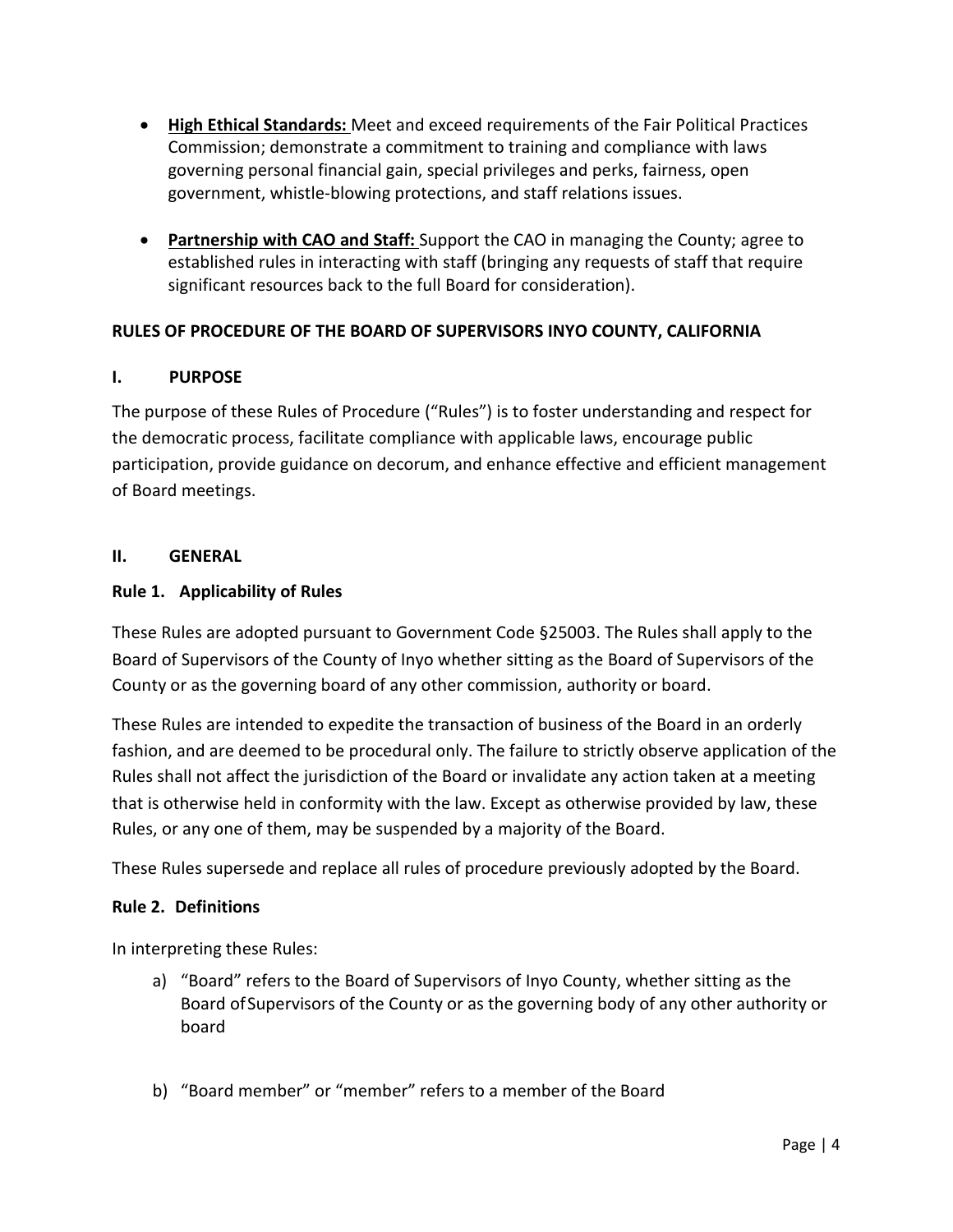- c) "Chair" or "Vice-Chair" refers to the Board members elected tothose respective offices
- d) "Clerk" refers to the Clerk/Assistant Clerk of the Board of Inyo County
- e) "County Administrator" refers to the County Administrative Officer of Inyo County

#### <span id="page-5-0"></span>**III. MEETINGS**

#### **Rule 3. Regular Meetings and Annual Calendar**

Per Inyo County Code Section 2.04.010, regular meetings of the Board of Supervisors of Inyo County are fixed for the first, second, third and fourth Tuesday of each calendar month; provided, however, in calendar months where there is a fifth Tuesday, there shall be no regular meeting of the Board on the fourth Tuesday of such calendar month. Any meeting may be cancelled upon the order of the Chair, or by a majority of the members of the Board.

Regular meetings generally commence at 8:30 a.m. in the County Administrative Center, 224 N. Edwards St., Independence, with some exceptions. The time for regular meetings to commence shall be set by the Clerk of the Board of Supervisors between 8 a.m. and 10 a.m., depending upon the needs of the members of the Board of Supervisors and the items to be heard on their agenda.

Meetings will be accessible to the public remotely. Information about accessing remote meetings can be found online a[t https://www.inyocounty.us/government/board-supervisors](https://www.inyocounty.us/government/board-supervisors) and on published agendas.

An annual calendar of meetings shall be developed by the Assistant Clerk of the Board in consultation with the Clerk/CAO. The calendar will include all known regular meetings and made available to the Board and staff, and posted online, by mid-November. All regularly scheduled meetings shall also be streamed live over the Internet unless technologically infeasible, and shall be archived and available for later online viewing. If a video recording is infeasible, an audio recording shall be created. Videos shall be available on the County website at[: https://inyococa.civicclerk.com/web/home.aspx.](https://inyococa.civicclerk.com/web/home.aspx)

#### **Rule 4. Special Meetings, Budget Hearings, Workshops and Planning Meetings**

Special meetings may be called at any time by the Chair, or by a majority of the Board members. Upon the call of a special meeting, the Clerk will prepare and distribute, at least 24 hours before the time of the special meeting, an agenda for the meeting, which shall serve as written notice. The notice shall specify the time and place of the special meeting and the business to be transacted or discussed. The notice will be posted and distributed as required by law. No other business shall be considered at these meetings (Government Code §54956).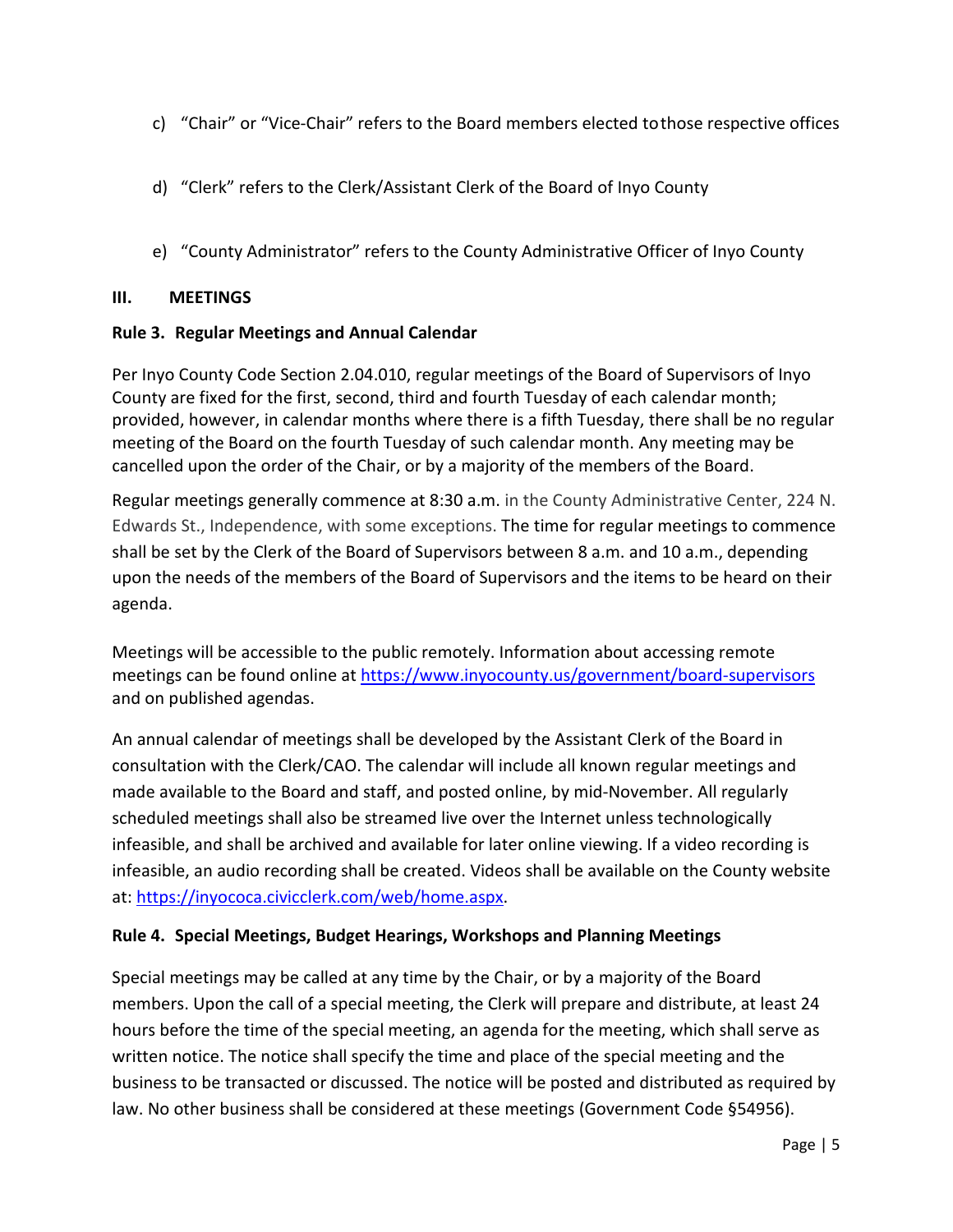Budget Hearings, Workshops, Study Sessions, and Planning Meetings may be called by the Chair or a majority of the Board at times and locations in accordance with law and specified provisions.

#### **Rule 5. Emergency Meetings**

Emergency meetings may be called by the Chair or by a majority of the Board, in the case of an emergency situation involving matters upon which prompt action is necessary due to the disruption or threatened disruption of public facilities. Upon the call of an emergency meeting, the Clerk shall give notice of the meeting, and comply with posting requirements (Government Code §54956.5).

#### **Rule 6. Closed Sessions**

Prior to holding any Closed Session, the Chair shall announce the session in an open meeting. The listing of such items on the agenda shall constitute such announcement. The Chair shall provide an opportunity for public comment on items on the Closed Session agenda. Exceptions may be made for scheduling conflicts at the discretion of the Chair. During Closed Session, the Board may discuss or consider only those items on the agenda. At the conclusion of the closed session, County Counsel shall orally report in an open meeting whether any action was taken, and if so, what that action was, where required by law (Government Code §54957.1). The Board may recess from a Closed Session and reconvene into Closed Session later in the meeting in order to continue discussion of scheduled Closed Session items.

#### <span id="page-6-0"></span>**IV. ELECTIONS, POWERS, DUTIES OF THE CHAIR AND VICE-CHAIR**

#### **Rule 7. Annual Selection of Chair and Vice Chair**

At its first regular meeting in January, the Board shall nominate and elect from its membership a Chair and Vice-Chair, whose terms will begin immediately. The Chair and Vice-Chair serve until the election of their successors. It is intended that the Supervisor elected as Vice-Chair will succeed the Chair in the following year. In the event the rotation falls on a district with the Supervisor in his or her first year, he or she shall be skipped for election to Chair in favor of the next Supervisor in line, and instead be nominated Vice-Chair. Elections will be held in deference to the traditional order of succession/rotation: District 1, District 4, District 3, District 5, District 2.

#### **Rule 8. Powers of Chair and Vice-Chair**

The Chair shall serve as presiding officer of the Board, rule on questions of procedure, and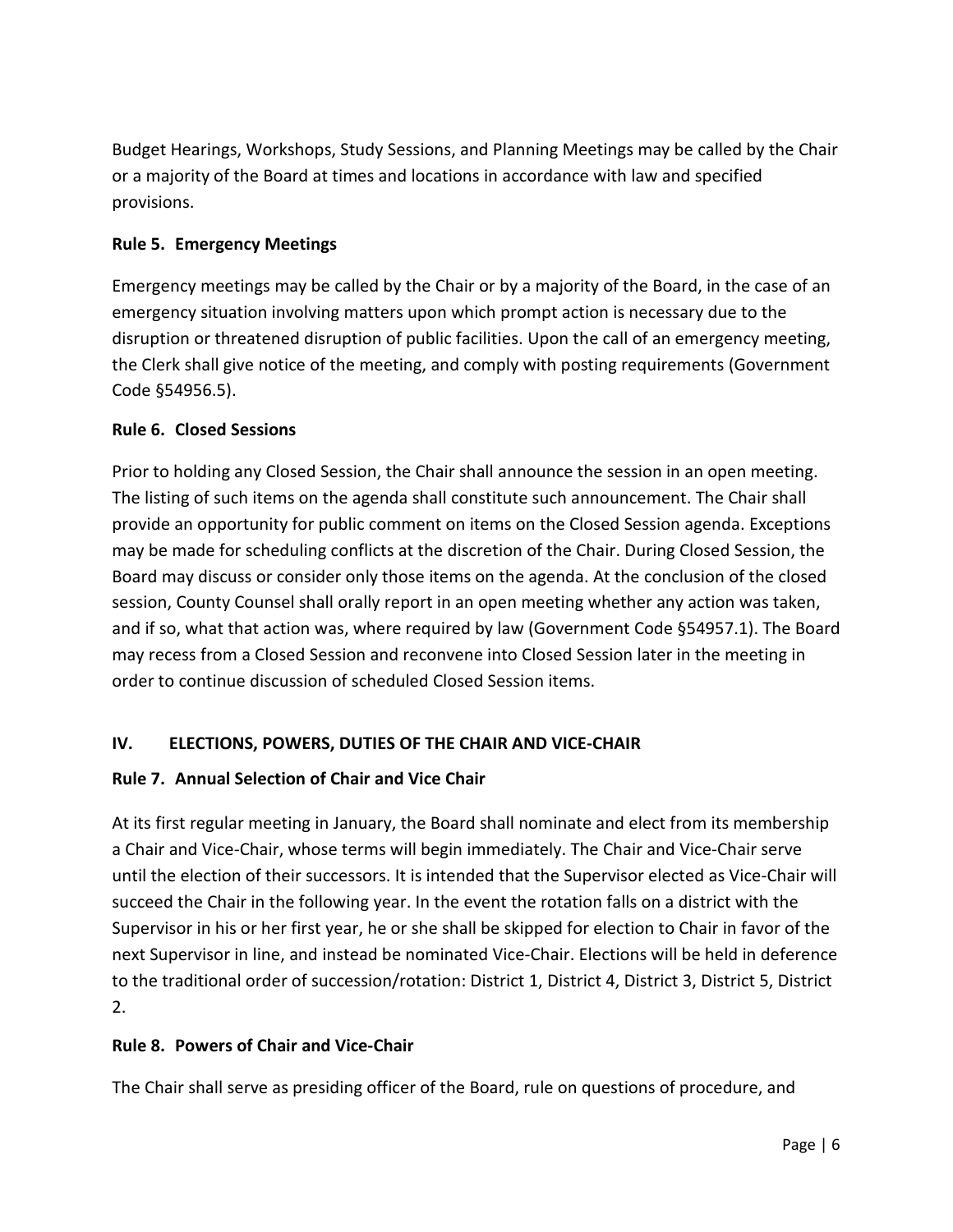execute official Board records and documents presented by the County Administrator/Clerk. In the absence or unavailability of the Chair, the Vice-Chair shall call the meeting to order and serve as presiding officer. The Vice-Chair shall have and exercise all powers and duties of the Chair for meetings over which he or she is called to preside and at ceremonial and official functions which the Chair does not attend.

#### <span id="page-7-0"></span>**V. AGENDAS AND AGENDA MATERIAL**

#### **Rule 9. Meeting Agenda**

At least 72 hours before a regular meeting, the Clerk shall post an agenda. The agenda shall consist of a brief statement of each item to be considered by the Board (Government Code §54950). The agenda shall indicate the time and location of the meeting and shall be posted as required by law.

#### **Rule 10. Addendums/Supplemental Agenda Items**

At least 72 hours before a regular meeting, the Clerk shall prepare, post, and distribute all addendums/supplemental agendas when there has been an item added, continued, deleted, and/or modified since the distribution of the initial meeting agenda.

#### **Rule 11. Use of Online Agenda Software**

All Departments/Agencies shall use designated Agenda Software to prepare agenda items and submit supporting documents. Departments will follow the protocols established by the Clerk of the Board and work directly with the Clerk if they require assistance in creating an agenda item.

#### **Rule 12. Department/Agency Agenda Responsibilities**

When submitting an item for consideration by the Board, it is the responsibility of the originating Department or Agency to provide all required information, and to meet all established deadlines. Exceptions to deadlines will be considered if items are deemed to be time sensitive or of special importance to a Board member. Board members, in consultation with the Board Chair, shall work in a timely fashion with the CAO, Assistant Clerk of the Board, or pertinent department head when needing to add items to an agenda. Board member requests shall include the language: "Request Board discuss and possibly take action…"

Outside agencies and citizens will work with the Assistant Clerk of the Board when requesting an agenda item for Board consideration and will follow established guidelines found in Appendix C (Request to place an Item on the Board's Agenda by the Public or Non-County Entity).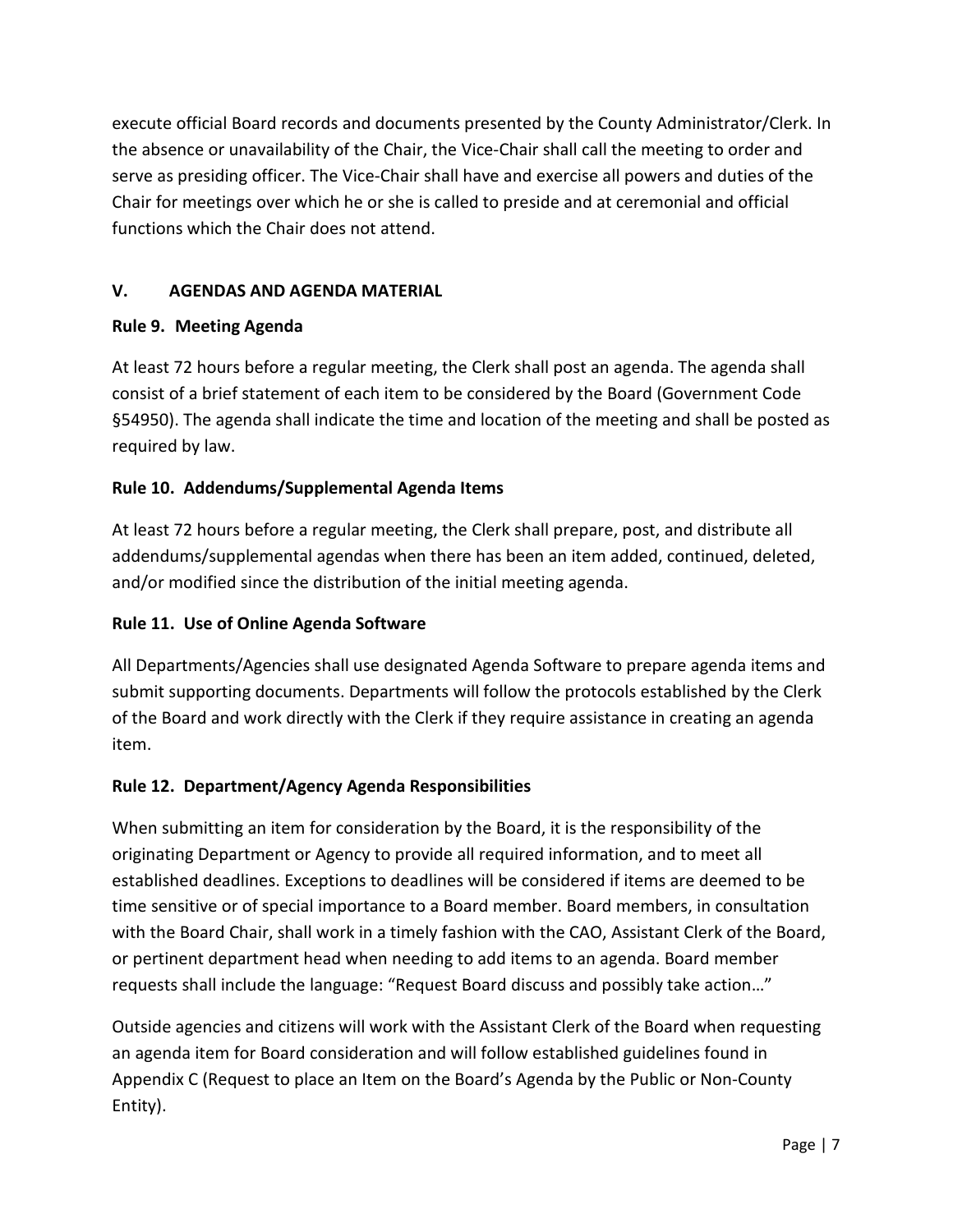#### **Rule 13. Review and Filing of Agenda Items**

After items are prepared by departments in the online Agenda Software Program, all items shall go through a digital approval process that includes review by the Clerk of the Board, Assistant Clerk of the Board, Deputy Personnel Director, Auditor-Control, County Counsel, Department Head, or their designees. Approvers, including the CAO and Senior Budget Analyst, may be added at the discretion of the Assistant Clerk of the Board. Any one of the reviewers may ask for additional information, clarification, and may determine not to place any item on the agenda that is not complete or is not submitted in accordance with instructions. The Assistant Clerk of the Board, with the concurrence of the CAO/Clerk of the Board, may move items to different sections on the agenda or different agendas entirely. Agenda items requiring public hearings or ordinances must be entered into the online system for immediate approval by the Clerk of the Board with enough time to allow proper public noticing (see Appendix D). Without amendment to these Rules, agenda submittal instructions may be amended or additional requirements imposed to ensure appropriate review and Brown Act compliance.

#### **Rule 14. Board Correspondence**

Correspondence addressed to the Board of Supervisors – whether from a County department or outside agency – may be placed on the agenda as a "Correspondence-Informational" item by the Assistant Clerk of the Board, in consultation with the CAO and County Counsel. "Correspondence-Informational" items do not require action or discussion by the Board. All incoming correspondence will be forwarded to the Board members and CAO, regardless of whether it is added to the agenda. Correspondence items that require prolonged discussion will be agendized as a "Departmental" or "Correspondence-Action" item for a futuremeeting.

#### **Rule 15. Request to Place Item on Board's Agenda by the Public or Non-County Entities (i.e., other governments, non-profit groups or other interest groups) or Individuals**

- **Non-county entity (i.e., other governments, non-profit groups, or other interest groups)**: Contact the Clerk of the Board of Supervisors (760-878-0373; [dellis@inyocounty.us\)](mailto:dellis@inyocounty.us) to arrange for placement of an item on the next available or a future agenda. Approval of the agenda item will be granted by the Clerk of the Board, in consultation with the CAO and Board Chair. Board members and Departments may also bring these requests forward as a sponsor on behalf of the non-county entities. The name of the sponsoring Supervisor will appear in the backup material published as part of the agenda packets.
- **Individual members of the public and businesses:** Make requests directly to a County Supervisor (found [here\)](https://www.inyocounty.us/government/board-supervisors/district-lookup-address), who must agree to sponsor the item before it will be added to the agenda. Board members are asked to consult with the Board Chair and CAO, before forwarding the request to the Assistant Clerk of the Board. The name of the sponsoring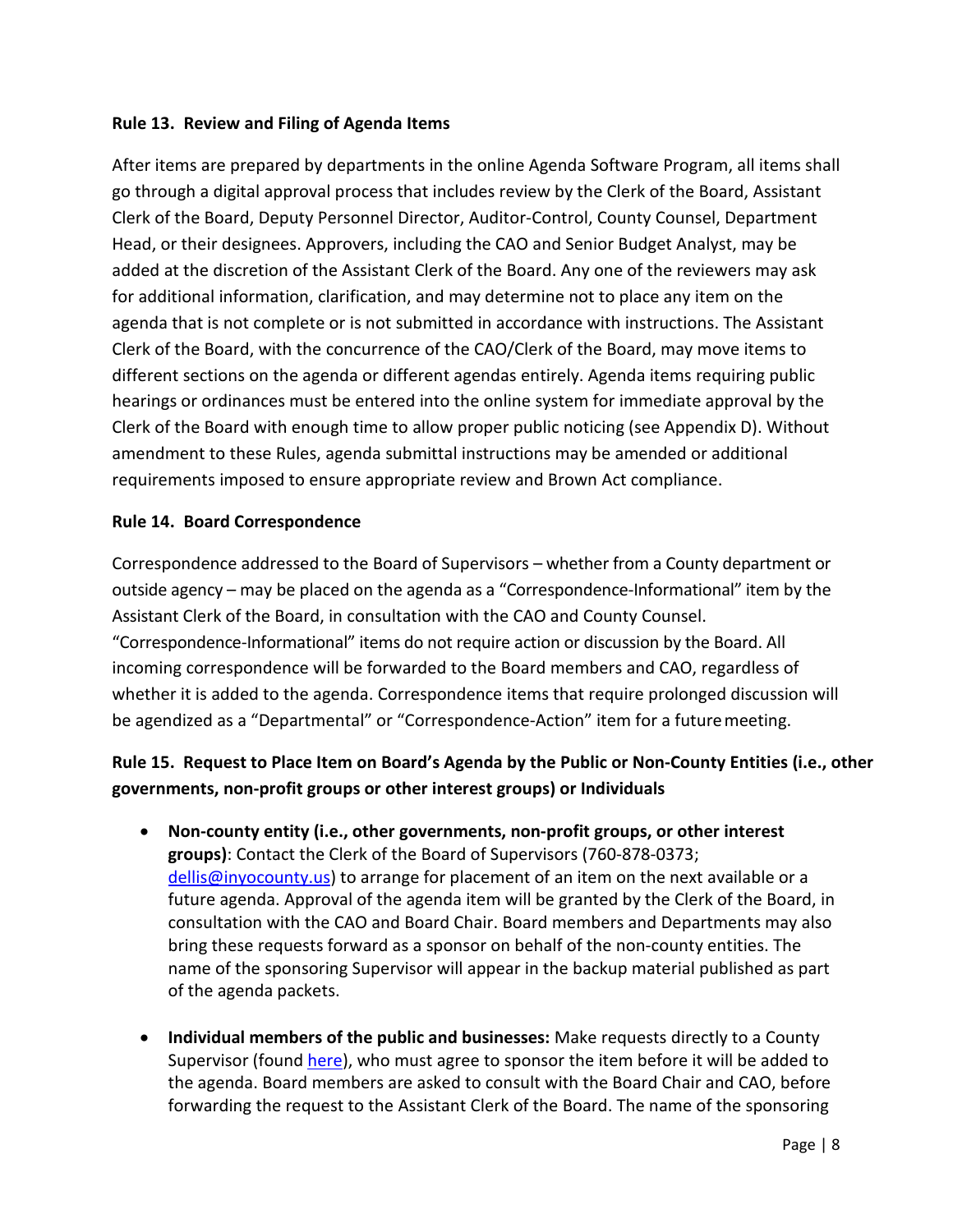Supervisor will appear in the backup material published as part of the agenda packets.

A schedule of Board meetings and associated agenda deadlines can be found at: [https://www.inyocounty.us/government/board-supervisors/meeting-calendar.](https://www.inyocounty.us/government/board-supervisors/meeting-calendar)

#### **Rule 16. Supplemental Correspondence and Information Prior to Board Meeting and During Board Meeting**

- **After Initial Agenda Distribution and Prior to Meeting –** Agenda materials distributed via mail, email, or hand delivery to a majority of the Board must be forwarded to the Clerk for public review. These materials will be included in the permanent record of the associated meeting.
- **At Meeting –** Documents, including PowerPoint handouts, distributed to Board members by County employees or Board members themselves at the meeting, shall be kept to a minimum. When necessary to distribute materials at a meeting, an electronic copy shall be provided to the Assistant Clerk of the Board. Additionally, paper copies shall be provided to the Clerk for distribution to: Board members, the County Administrator, County Counsel, and Assistant Clerk, with remaining copies available for distribution to the general public. If large numbers of the public are anticipated to attend the Board meeting on a matter and new information will be distributed to the Board members, then the number of copies should be increased to anticipate the number needed for the public.

Any supplemental correspondence or written information related to an agenda item which is provided to three or more Board members shall be concurrently filed with the Clerk and made a part of the official record.

This Rule shall not apply to attorney-client privileged communications, documents containing information protected from disclosure by the attorney work product doctrine, or information which may not be publicly disclosed under the other applicable law.

Sufficient copies of supplemental correspondence and information should be delivered to the Assistant Clerk who shall make the appropriate distribution to the Board, CAO, and County Counsel.

#### <span id="page-9-0"></span>**VI. CONDUCT OF BUSINESS**

#### **Rule 17. Order of Business**

The Board shall conduct business in the order specified in the posted agenda or as modified at the discretion of the Chair with the concurrence of the Board. The Board may modify or amend the Order of Business for Regular meetings without amending these Rules by attaching the amendment to these Rules as Appendix A.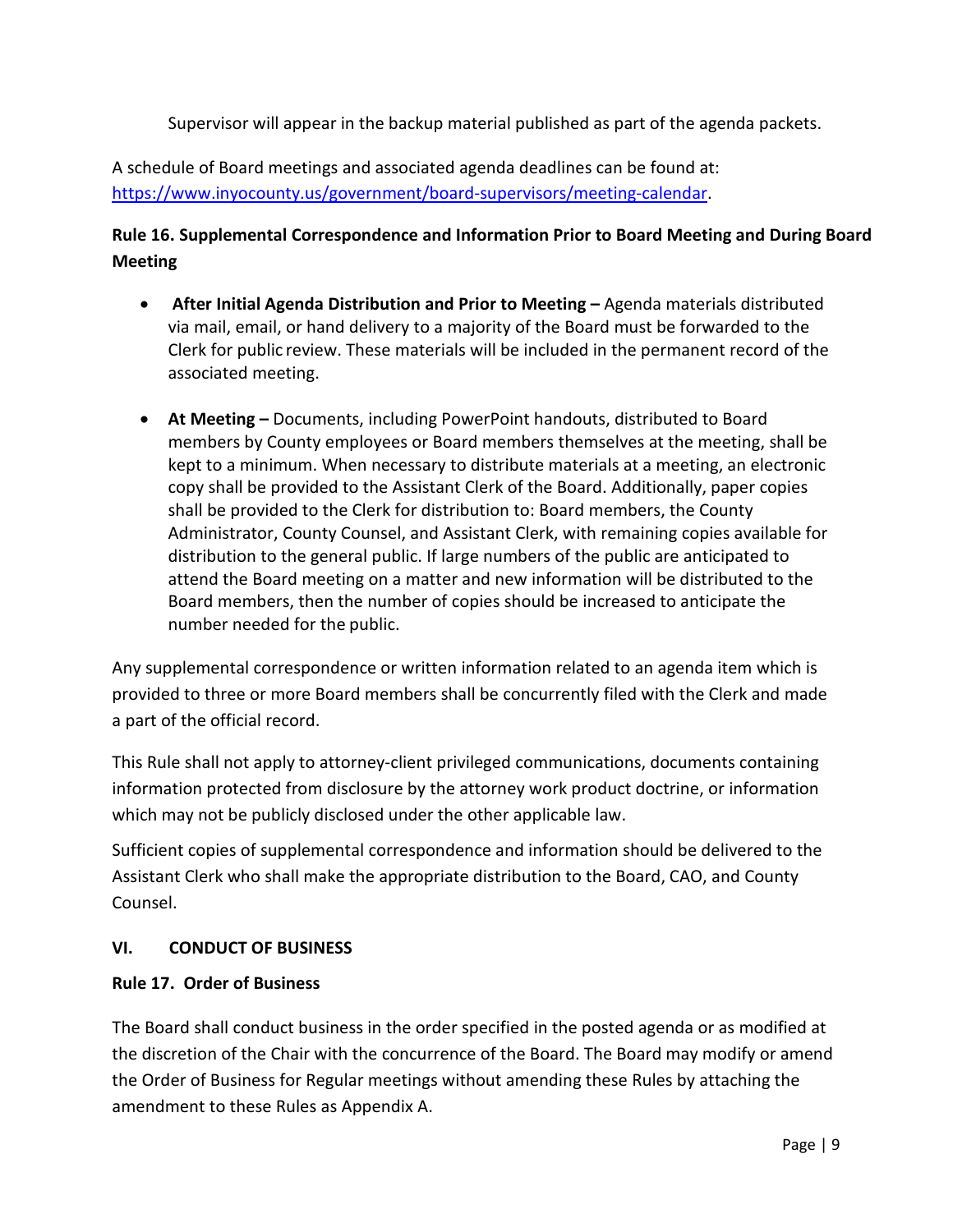#### **Rule 18. Board Member; Notification of Absence**

If any Board member is unable to attend a meeting of the Board, all reasonable efforts shall be made to notify the Chair, County Administrator, or the Assistant Clerk, in writing (electronic mail or regular mail) and as soon as possible, to ensure there are sufficient members present to consider all agenda items.

#### **Rule 19. Quorum and Action**

Three members of the Board shall constitute a quorum sufficient to transact business. In the absence of a quorum, the remaining members or the Clerk may adjourn the meeting to another date and time in accordance with Government Code §54944 and shall post a Notice of Adjournment.

#### **Rule 20. Matters Not on the Agenda/Emergency Items**

No action shall be taken on any item not appearing on a posted agenda except:

a) Upon a determination by a four-fifths (4/5) vote of the Board, or if less than four-fifths (4/5) of the members are present, a unanimous vote of those members present, that 1) there is a need to take immediate action, and 2) the issue arose subsequent to the agenda being posted and there is a needto take action prior to the next regularlyscheduled meeting pursuant to Government Code section 54954.2(b).

Any requests to hear a matter not on the agenda or emergency item shall be communicated to the Chair, County Administrator, County Counsel, and Assistant Board Clerk as soon as the need becomes known.

#### **Rule 21. Consent/Departmental Agenda Items**

Agenda items on the Consent Agenda are routine in nature, consistent with adopted Board policy, and do not require individual consideration. The Consent Calendar will be enacted by one motion for approval of the recommended actions. There will be no separate discussion of these items prior to the time the Board votes on the motion unless any member of the Board requests removal of a specific item from the Consent Calendar to Departmental for separate discussion and action. Any Board member may ask the Assistant Clerk to record a "no" or "abstention" vote on any Consent Calendar item.

Agenda items on the Departmental Agenda require separate discussion and/or action and may include, but are not limited to, changes in policy, items that require the Board to consider options and provide direction, requests for new or unbudgeted positions, budget amendments, presentations and workshops, introductions/approvals of proposed ordinances, public hearings,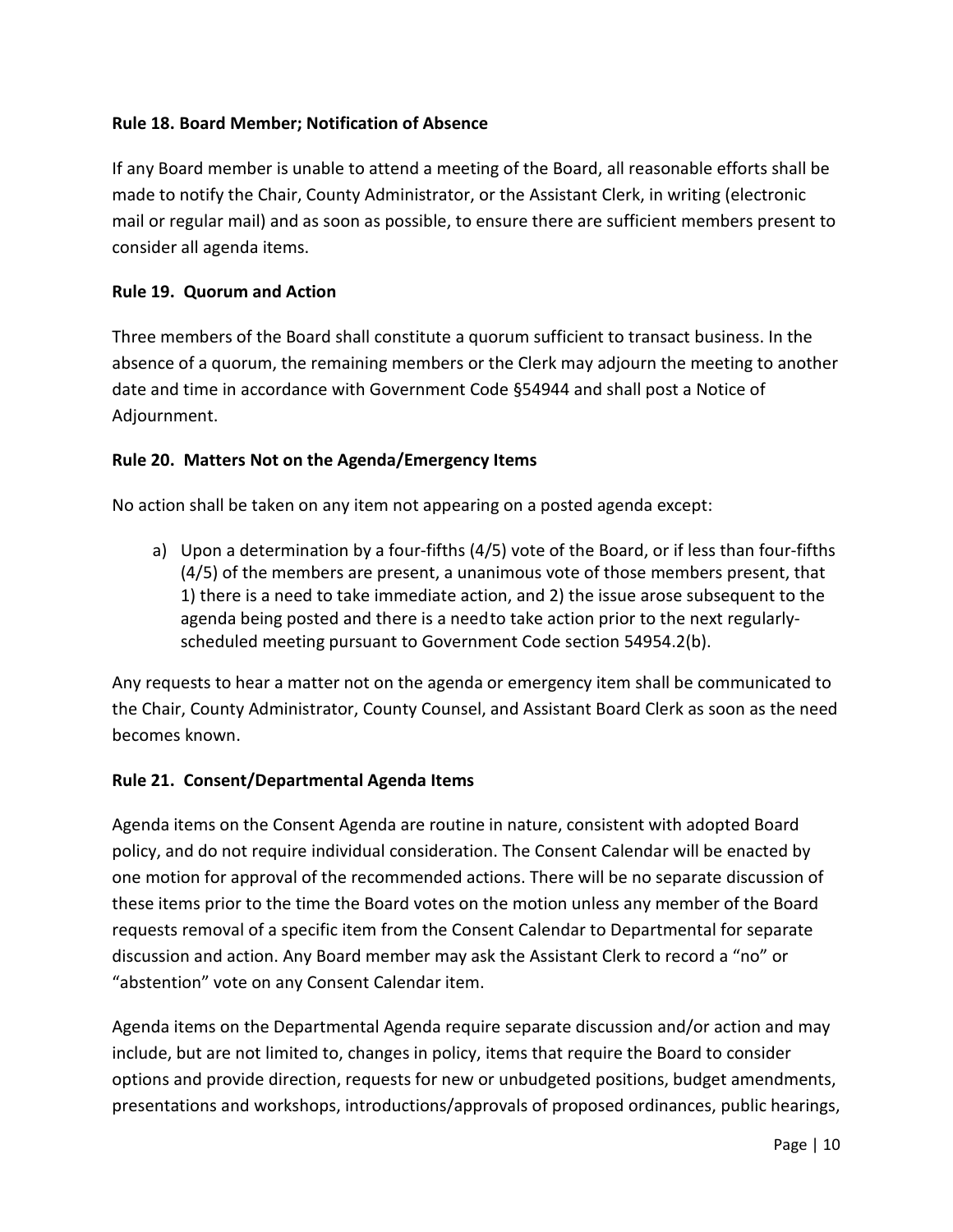and other matters as required by law.

#### **Rule 22. Public Hearings**

Public hearings will be advertised according to law. Information necessary for the completion and posting of a Notice of a Public Hearing will be forwarded to the Assistant Board Clerk in a timely fashion (See Appendix D).

Subject to the Chair's right to maintain order, any person wishing to speak at a public hearing shall be heard. Except for rebuttal allowed an applicant, or the appellant in the case of an appeal, each speaker shall speak only once. The Chair may implement a strict time limit for each speaker, at his/her discretion and in concurrence with the Board.

Visual and other materials may be used as appropriate by applicants or appellants in the case of an appeal. When speakers use or submit to the Board visual or other materials, such materials shall become part of the file and identified and maintained as such. When CDs, DVDs, thumb drives, USB memory sticks, or other portable electronic media (e-media) are submitted to the Board, at least one hard-copy of the information stored on the e-media must be provided to the Clerk. Speakers with lengthy presentations are encouraged to submit them in writing.

The closing of a public hearing signifies the point after which the Board will no longer accept or consider any additional communication on the matter that was the subject of the hearing. As used in this Rule, "communication" includes oral communication; written communication such as documents, letters, and photographs; and any type of electronic communication, including emails, e-mail attachments, graphic images, spread sheets, text messages, and social media messages. These communications will not be added to the permanent record.

Should County staff determine that communication received after the close of a public hearing should be considered by the Board prior to its rendering a final decision on the matter that was the subject of the hearing, County staff shall recommend to the Board that the hearing be reopened. If the CAO concurs, the Board shall reopen the hearing, following appropriate notice, for the limited purpose of receiving testimony and evidence on the new information.

#### <span id="page-11-0"></span>**VII. PROCEDURE AND VOTING**

#### **Rule 23. Order and Decorum**

The Chair shall preserve order and decorum and shall decide all questions of order and procedure subject to an appeal to the Board. The nature of any appeal shall be briefly stated, and the Chair shall have the right to state the reason for his or her decision.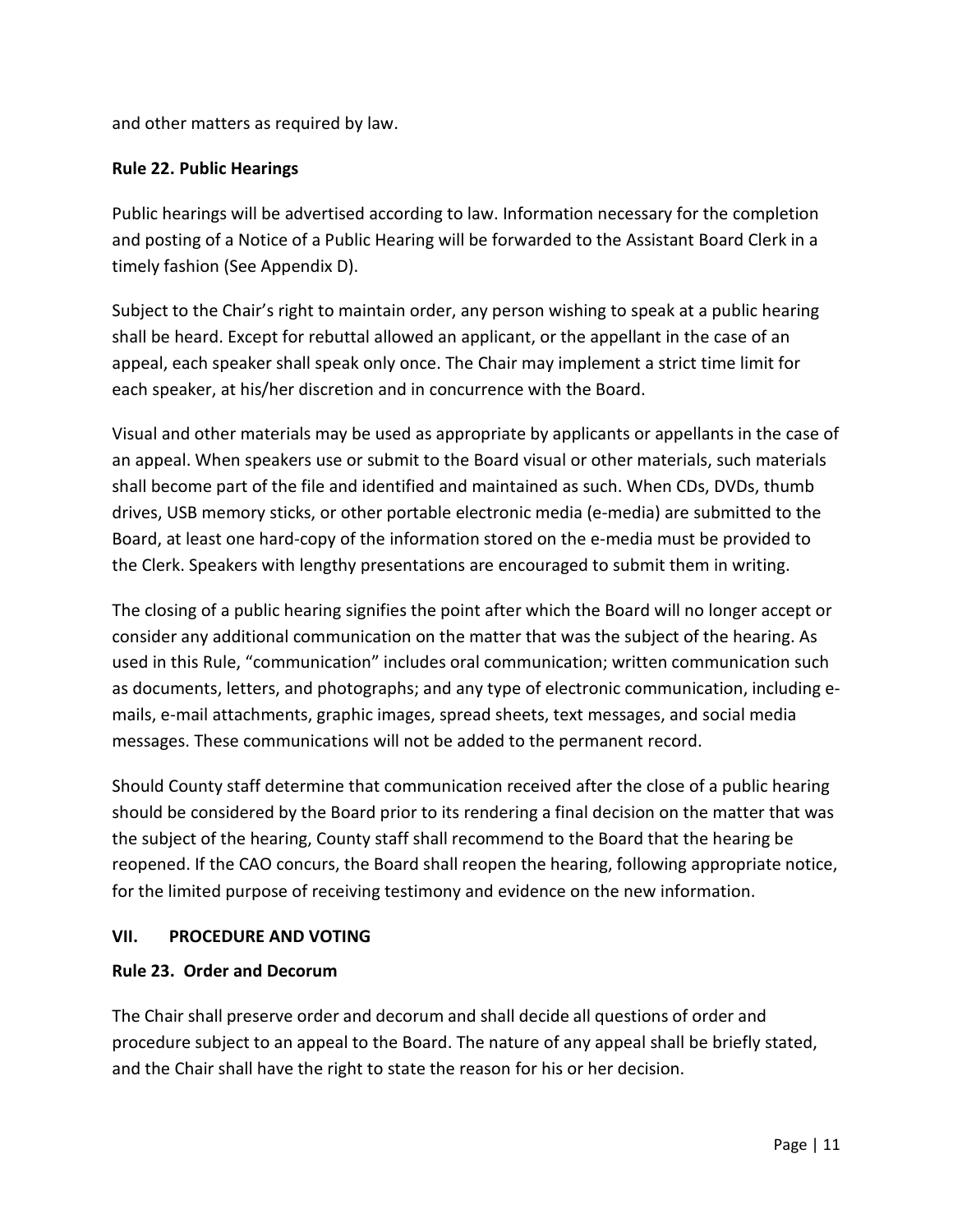A Board member wishing to speak shall refrain until he or she has been recognized by the Chair. While a Board member is speaking, other Board members shall be respectful and shall not interrupt another speaker or engage in or entertain private discussions.

Consistent with the purpose of the Rules, members are encouraged to use a formal style, including appropriate titles, in addressing the public, staff, and each other. All members shall refrain from the use of profanity, emotional outbursts, personal attacks, or any speech or conduct which tends to bring the organization into unnecessary conflict and/or disrepute.

#### **Rule 24. Commitment to Civility**

To ensure civility in public meetings, staff and the public are also encouraged to engage in respectful dialog that supports freedom of speech and values diversity of opinion. To achieve compliance with these Rules, Board members, staff, and the public are encouraged to:

- Create an atmosphere of respect and civility where elected officials, County staff, and the public are free to express their ideas;
- Establish and maintain a cordial and respectful atmosphere during discussions;
- Foster meaningful dialogue free of personal attacks;
- Refrain from lengthy discussion on topics related to previous board decisions;
- Listen with an open mind to all information, including dissenting points of view, regarding issues presented to the Board;
- Recognize it is sometimes difficult to speak at Board meetings, and out of respect for each person's feelings, allow them to have their say without comment, including booing, whistling, or clapping; and
- Adhere to speaking time limit.

#### **Rule 25. Use of Electronic Devices and Documents**

The use of electronic documents, via Notebooks, iPads, laptops, or other electronic means, is encouraged as a means of reducing the production and distribution of paper documents, and thereby decreasing costs.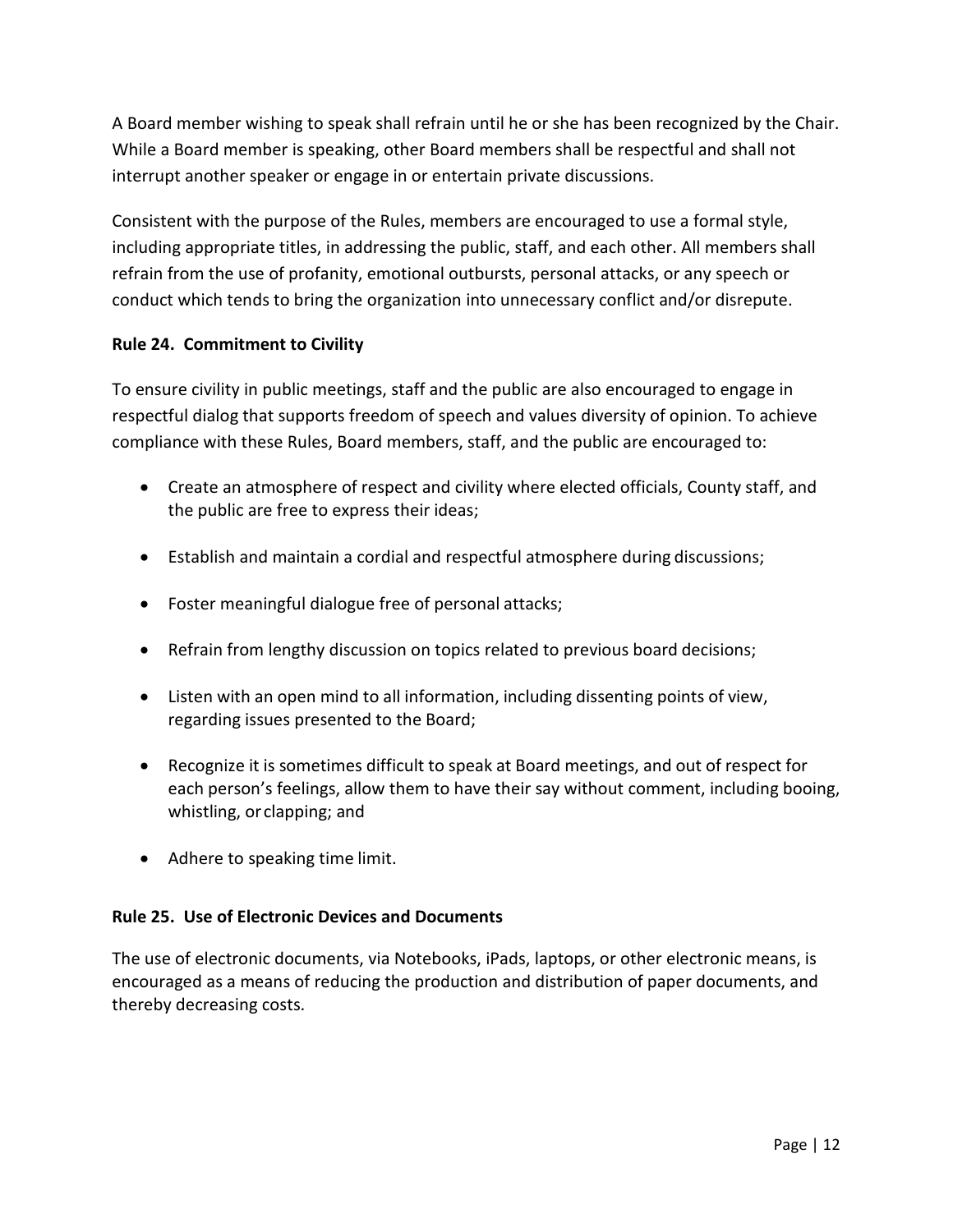Any member of the public may view the same electronic documents online at: <https://inyococa.civicclerk.com/web/home.aspx> or

[https://www.inyocounty.us/government/publications-reports-plans-proclamations/meeting](https://www.inyocounty.us/government/publications-reports-plans-proclamations/meeting-agendas-minutes)[agendas-minutes,](https://www.inyocounty.us/government/publications-reports-plans-proclamations/meeting-agendas-minutes) or may view the documents in paper form in the Board Clerk's Office.

The Board shall refrain from emailing, texting, using social media, or otherwise engaging in electronic communications in the Board Chambers on matters that are listed on the Board agenda.

#### **Rule 26. Motions – General**

A motion for action may be made by any Board member, including the Chair, and shall require a second before being acknowledged by the Chair. The Assistant Clerk shall enter into the minutes the motion and the names of the moving and seconding members. After a motion is accepted by the Chair, it shall be open for debate but may be withdrawn by the maker at any time before a decision is made or an amendment adopted. A motion may be amended with the consent of the moving and seconding members at any time before a decision is made or an amendment adopted. The Assistant Clerk shall enter into the minutes the vote of each member on each motion.

#### **Rule 27. Voting**

It shall take at least three affirmative votes of the Board to pass any motion (Govt. Code §25005), except where supermajority four-fifths (4/5) votes or unanimous votes are required by law. Appendix B contains a list of common items that require a four-fifths (4/5) vote. An abstention shall count as neither an "aye" nor a "no" vote.

A supervisor who is absent from all or a part of: (1) a public hearing, (2) an item that requires findings, or (3) an item that is quasi-judicial in nature, may subsequently vote on the matter if the supervisor has reviewed all evidence received during his/her absence, listened to the Clerk's recording or read a true and complete transcript of the proceedings, and so states on the record.

#### **Rule 28. Roll Call Votes**

The roll need not be called in voting upon a motion except where specifically required by law or requested by a Board member or the Chair. Each roll call vote shall be made in a random order determined by the Assistant Clerk.

#### **Rule 29. Conflicts of Interest**

Any Board member with a disqualifying conflict of interest must, in compliance with the Political Reform Act:

a) Publicly state the nature of the conflict in sufficient detail to be understood by the public;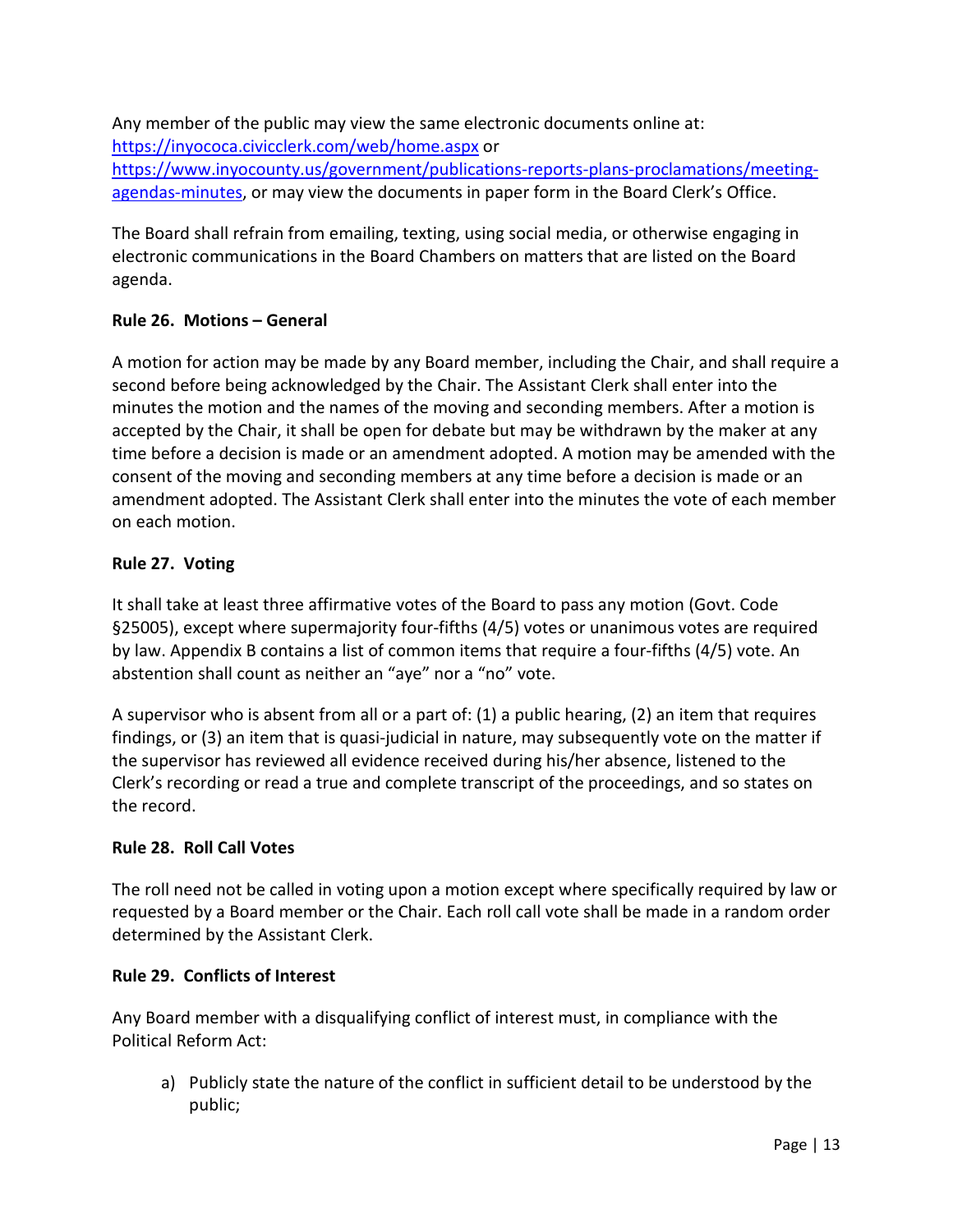- b) Recuse himself/herself from discussing and voting on item; and
- c) Leave the room until after the discussion, vote, and other disposition of the matter is concluded, unless the matter has been placed on the Consent Agenda.

The member may be allowed to address the Board as a member of the public, but only in the limited circumstances allowed by the Political Reform Act. Disclosure of a conflict shall be noted in the official Board minutes. The member must also comply with all other applicable conflict of interest laws.

Members may not have a financial interest in a contract approved or considered by the Board. In these cases, disclosure and recusal does not remove the conflict and such a contract is considered void (Government Code §1090). The Board member is encouraged to discuss possible conflicts with County Counsel and/or to request advice from the Fair Political Practices Commission prior to a meeting at which any such contract with a potential conflict of interest is agendized for the Board's consideration.

#### **Rule 30. Motion to Reconsider**

Any Board member who votes in the majority on a question, as well as any Board member who was absent, is eligible to make a motion to reconsider. A motion to reconsider shall be in order during the meeting at which the action to be reconsidered took place. In all other cases, motions for reconsideration must be placed on a future agenda for action.

A motion to reconsider shall require a majority vote. A motion to reconsider, if lost, shall not be renewed nor shall any subject be reconsidered a second time within twelve (12) months except by a four-fifths (4/5) vote of the Board. A motion to reconsider is not in order if action has been taken which cannot be changed.

#### **Rule 31. Ordinances – Definition**

An ordinance is local law, enacted by the Board of Supervisors of Inyo County, prescribing general, uniform, and permanent rules of conduct.

Ordinances are similar in nature to statutes enacted by the Legislature and passed according to procedures required by State law (such as noticing, public meetings or hearings, required number of votes, publication). They can be used to fix legal rights and duties, to regulate activities, or, for facts considered criminal, to prohibit them altogether. Changes to a jurisdiction's criminal code, zoning code, or development regulations are common legislative acts accomplished through ordinances.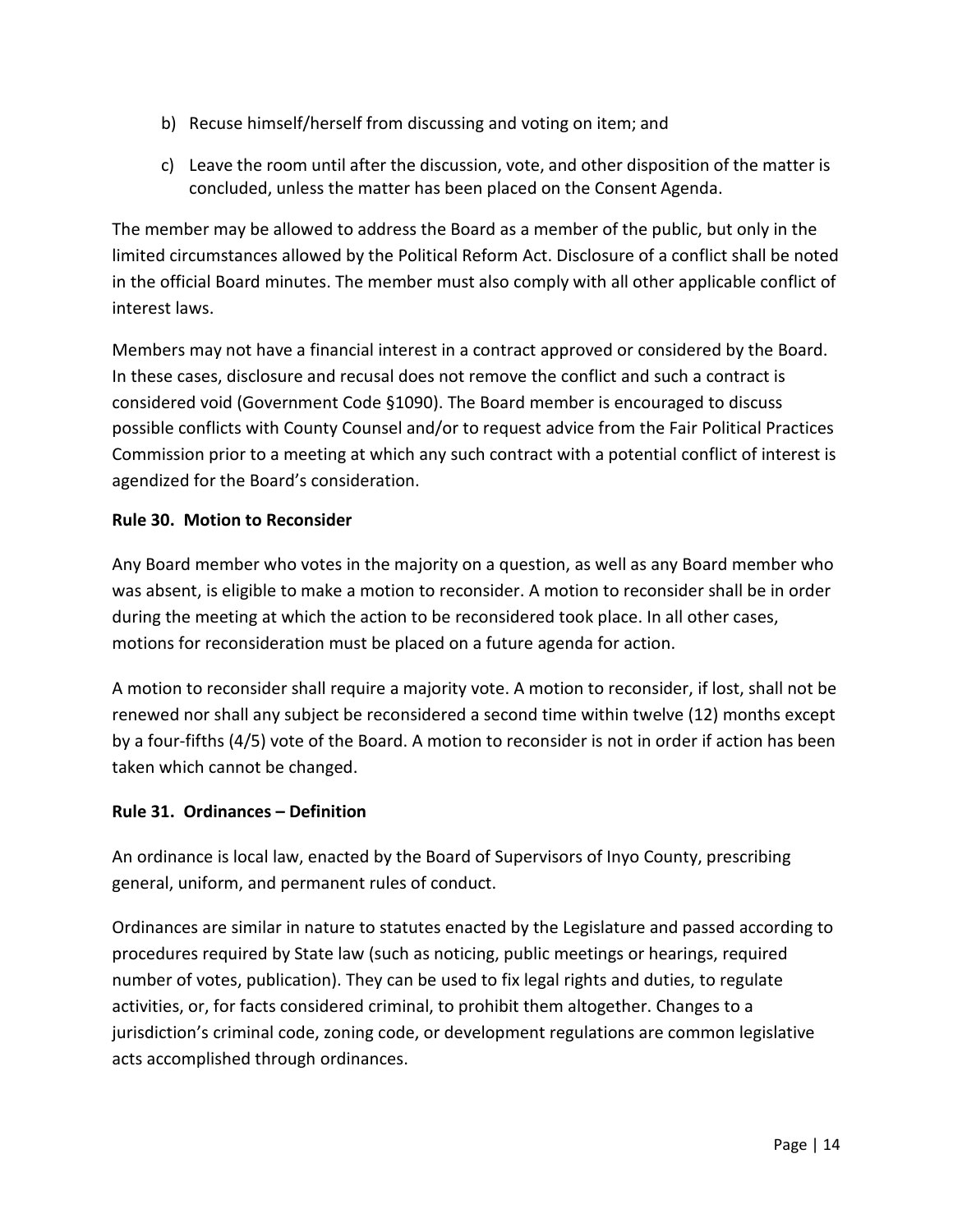Ordinances are generally considered permanent (interim ordinances excepted) and can only be amended or rescinded through enactment of a new ordinance.

#### **Rule 32. Ordinances - Procedure**

Ordinances shall be developed in consultation with County Counsel's Office, and drafted and made available to the Clerk of the Board in as timely a fashion as allows for the proper public noticing required in advance of the meeting at which it has been scheduled (See Appendix D). Ordinances not approved by County Counsel will not be considered, except when such ordinance has been duly proposed by a majority of the Board. At the direction of the Board, individual Board members may work with staff to develop ordinances. Ordinances proposed by outside entities will not be considered.

- Generally, Inyo County Board of Supervisors' ordinances are considered over a single meeting or two meetings, depending on whether the ordinance in question requires a noticed public hearing.
	- Ordinances that do not require public hearings must be considered over two meetings. At the first, the Chair will read the title and further reading of the ordinance can be waived by regular motion adopted by majority vote. As part of the motion, approval of the ordinance is usually set at this time for a future meeting. That meeting may be the next consecutive meeting as long as it does not occur within five days of the ordinance's introduction and it is not considered a "special" meeting (Government Code §25131).
	- Ordinances requiring public hearings may be introduced and approved at the same meeting, where the Board will also be asked to read the title and waive further reading.
- When ordinances requiring two meetings are altered after the first meeting, they shall be passed only at a regular or at an adjourned regular meeting held at least five days after said alteration. Corrections of typographical or clerical errors are not considered alterations under Government Code §25131.
- On the passage of all ordinances, the votes of the several members of the Board shall be entered on the minutes, and all ordinances shall be entered at length in the ordinance book kept by the Clerk (Government Code §25131).
- Every ordinance shall be signed by the Chair and attested by the Clerk or his/her deputy (Government Code §25121).
- Pursuant to Government Code §25123, ordinances shall generally become effective 30 days from the date of final passage. Exceptions include urgency or emergency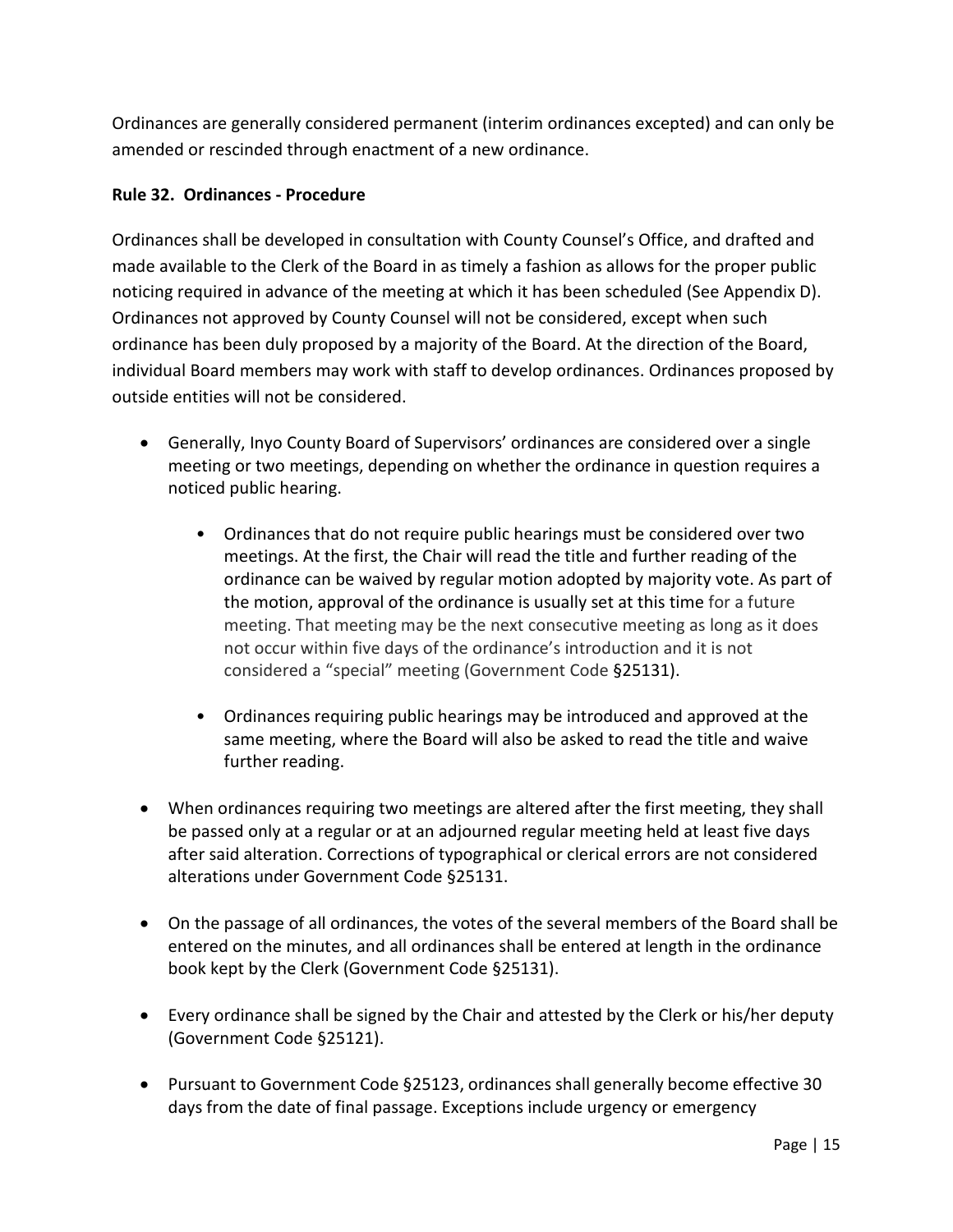ordinances, which take effect immediately, and pursuant to Government Code §25123.5, ordinances that change supervisorial salaries, which go into effect 60 days after their adoption.

- The Assistant Clerk, within 15 days of an ordinance's passage, will prepare and have published a Notice of Ordinance Adoption in the newspaper of record, with the names of the Board members voting for and against (Government Code §25124(a)).
- The Assistant Clerk's failure to publish such notice within 15 days will result in the ordinance not taking effect until 30 days after it is published (Government Code §25124(c)).

Ordinance adoption and hearing procedures with different or additional requirements as those set forth above shall be utilized as otherwise required by law.

#### **Rule 33. Resolutions – Definition**

A resolution is a formal expression of opinion, will, or intent from the Board of Supervisors that often addresses a matter of special or temporary nature. In most instances, resolutions go into effect immediately, generally need not to be publicly noticed or published, and can be adopted by the affirmative vote of three Board members. Resolutions are typically used when directing the CAO to take certain designated action, to accept and/or apply for grant funding, and when adopting Rules of Procedure or personnel policies.

#### **Rule 34. Resolutions – Procedure**

Resolutions shall be developed in consultation with County Counsel, unless the resolutions are being brought forward by an outside entity – in which case County Counsel will review and make any changes necessary for the purposes of form and/or compliance with applicable laws. Outside entities may bring resolutions to the Board per the procedures set forth in Rule 15 on page 8. Board members may also bring these requests forward as a sponsor on behalf of noncounty entities or at the request of individuals as referenced in Rule 15. The name of the sponsoring Supervisor will appear in the backup material published as part of the agenda packets. Board members may also propose resolutions and agendize them in consultation with the Board Chair, CAO/Board Clerk, and Assistant Clerk of the Board.

Some resolutions require public hearings and/or advance noticing, in which case the completed resolutions shall be made available to the Assistant Clerk of the Board in as timely a fashion as allows for the proper public noticing required in advance of the meeting at which it has been scheduled (See Appendix D).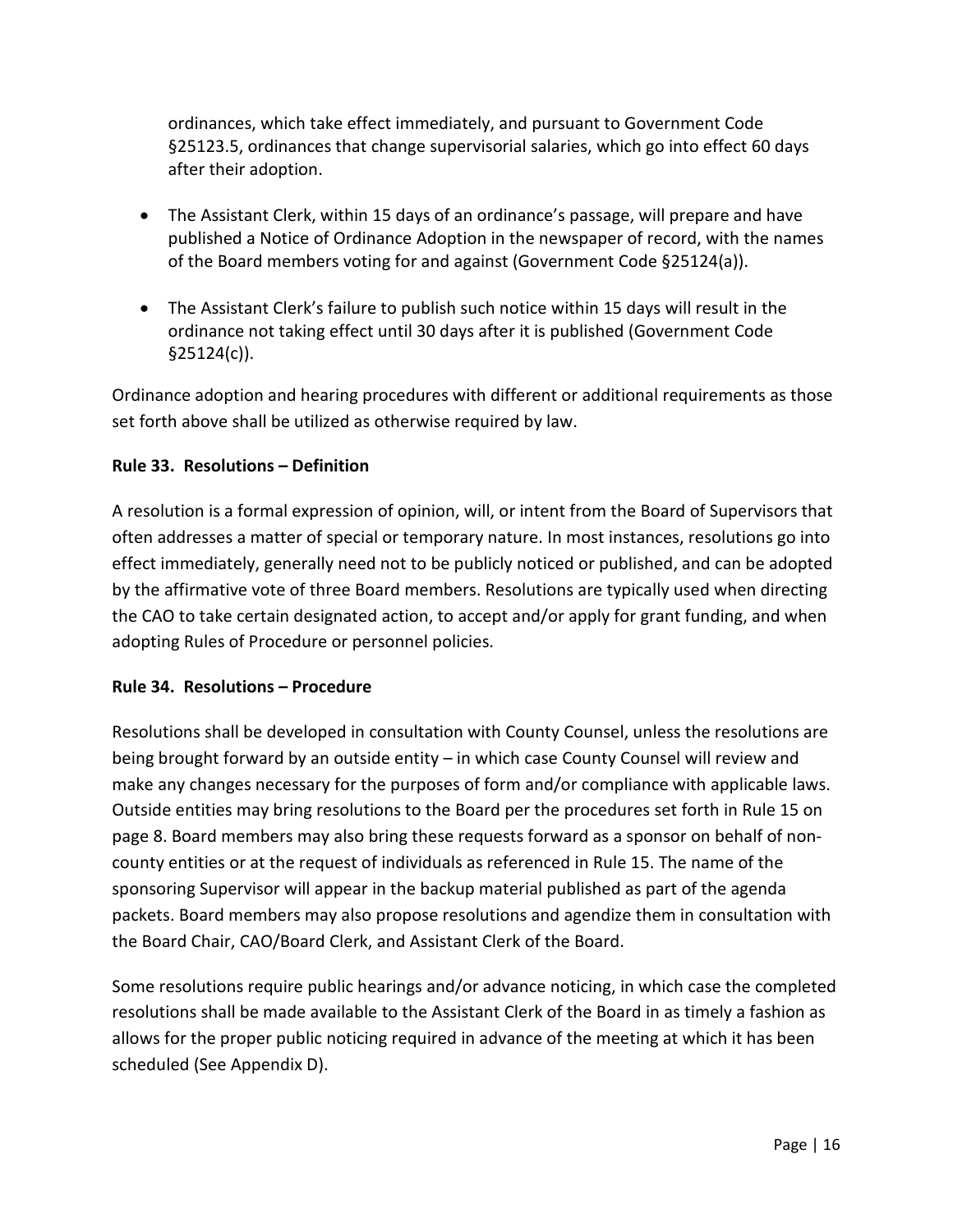On the passage of all resolutions, the votes of the several members of the Board shall be entered on the minutes, and all ordinances shall be entered at length in the resolution book kept by the Clerk. All resolutions will be executed by the Chair and attested to by the Clerk or his/her deputy.

#### **Rule 35. Proclamations – Definition**

Local government proclamations are generally broad statements expressing local government support for particular issues, observances, and achievements. Examples are diverse and range from local (celebrating the Firefighter of the Year) to national (remembering Pearl Harbor) to international (observing World Aids Day). Proclamations should be non-partisan in nature reflecting the fact the Board of Supervisors is a non-partisan body. Proclamations carry no legislative weight and do not implement policy change or adoption.

In general, proclamations shall:

- Promote, support, highlight, or recognize local, state, national, and international observances that reflect the following values of the County of Inyo and its constituents:
	- Patriotism
	- Inclusivity
	- Community pride
	- Historical appreciation
	- Charity and compassion
	- A desire to inform and educate
	- Embracing and celebrating diversity
	- Integrity
- Promote, support, highlight, or recognize efforts to improve public health and safety, and prevent disease, violence, and criminal activity;
- Promote, support, highlight, or recognize efforts to bring awareness to issues impacting the health, safety, and well-being of the public;
- Honor and commend achievements of individuals (members of the public or County employees) or groups that are significant in nature and otherwise make a large, positive impact on the local community;
- Honor and recognize major milestones and anniversaries of individuals, nongovernmental entities or fellow government agencies; and
- Honor and memorialize individuals (members of the public or county employees) who had a lasting, widespread, positive influence on the community.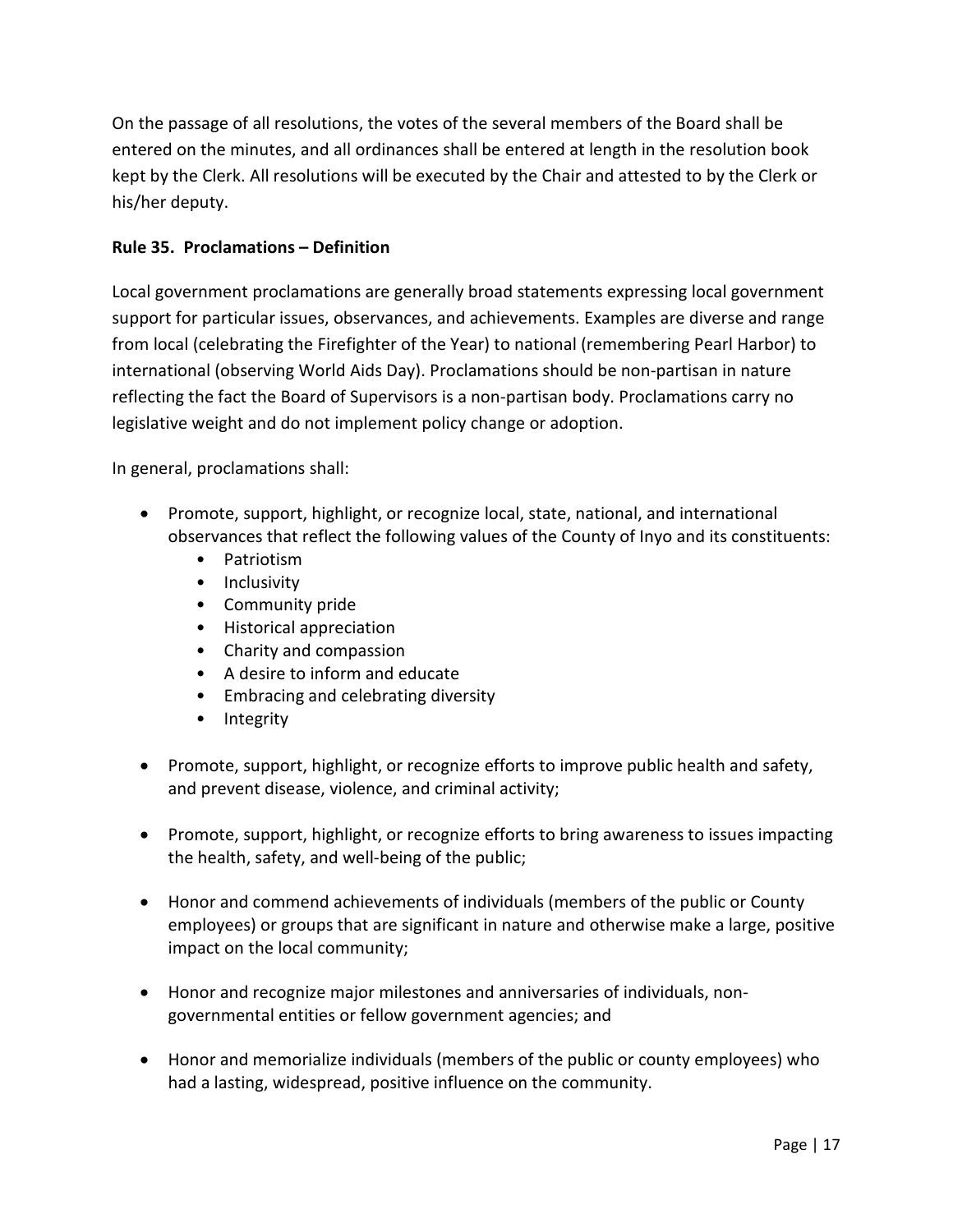In general, proclamations shall *not*:

- Promote for-profit causes or individuals;
- Support or oppose proposed legislation;
- Support or oppose candidates for public office;
- Support or oppose citizen initiatives and ballot measures;
- Promote violence, discrimination, racism, or hatred of any kind;
- Be brought forward by individuals; or
- Exceed 500 words.

#### **Rule 36. Proclamations – Procedure**

Proclamations do not have noticing requirements outside of agenda publication, but they should generally be drafted and provided to the Assistant Clerk of the Board in electronic format as much in advance as possible. The Assistant Clerk will then place the proclamation in the County of Inyo Board of Supervisors template and edit or otherwise change the proclamation to meet the County's requirements, needs, policy determinations, or value statements.

Proclamations may be brought forth by Departments under Rule 12 to call attention to observances or causes aligned with their mission of service and of importance to those they serve. Examples would include "Suicide Prevention and Recovery Week," "Child Support Awareness Month," "Positive Parenting Month," and "Probation Services Week."

Non-governmental entities and organizations may request the placement of proclamations on a Board agenda by contacting the Clerk or Assistant Clerk of the Board and following the procedures of Rule 15. The proclamation must be drafted by the entity proposing it, with consent to editing by the County. Board member sponsorship of proclamations proposed by outside entities is not necessary as long as that entity is a publicly known, well-established, formally organized, and locally-based organization, agency, or group. Examples would include Wild Iris, Inyo-Mono Advocates for Community Action, Eastern Sierra Cancer Alliance, the American Legion, Girl Scouts, and Bishop Area Climbers Coalition.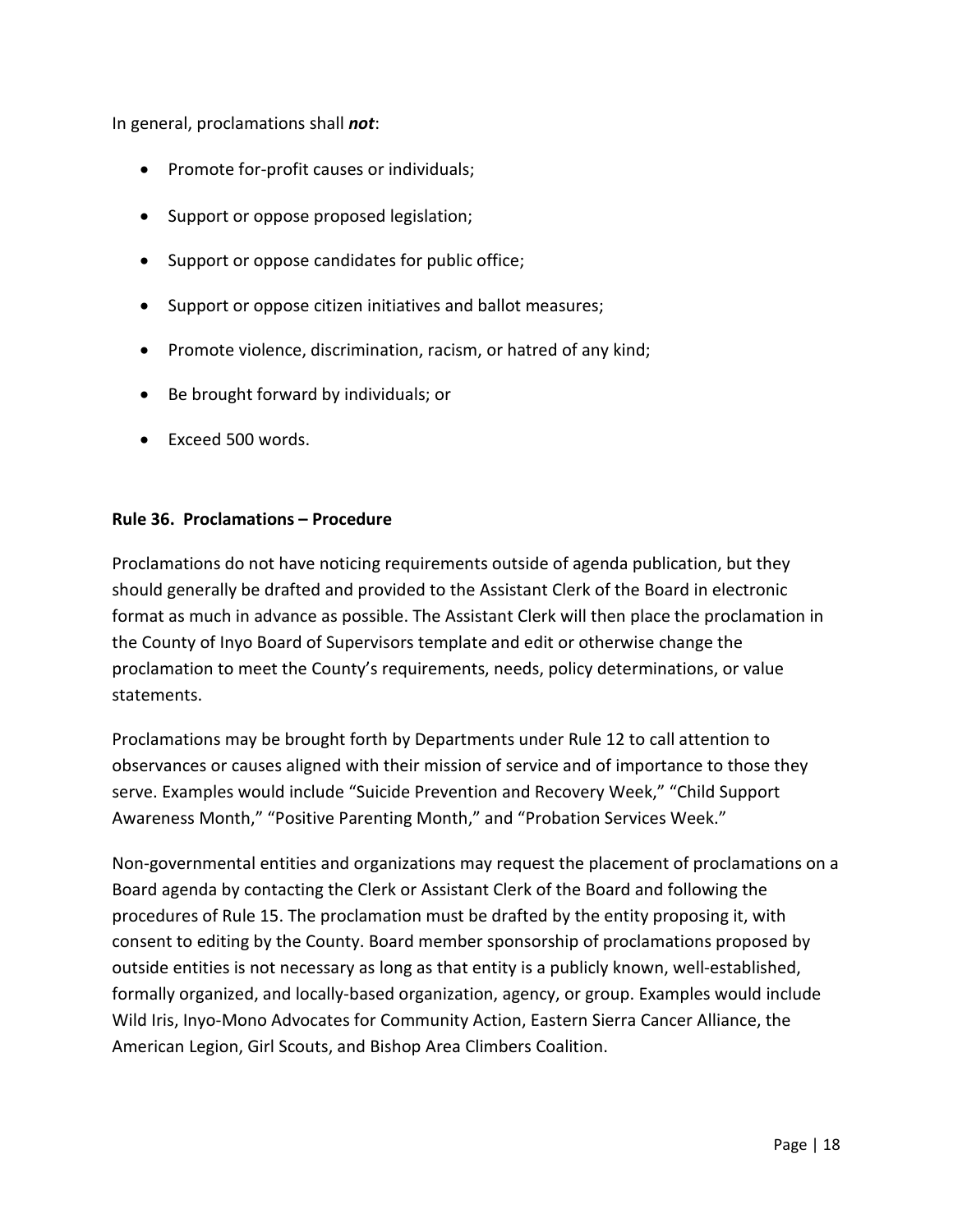Tribal governments may propose or request proclamations through the procedure described above, or through consultation with members of the Board of Supervisors.

Board members may propose proclamations per Rule 12, which requires consultation with the Board Chair and working with the CAO, Assistant Clerk of the Board, or a pertinent department head. Names of Board members sponsoring proclamations will appear in the backup material contained within the agenda packet.

Upon approval by a majority of the Board, the proclamation shall be executed by the Chair and attested to by the Clerk or his/her deputy.

A calendar of proposed proclamations (such as those approved by the Board annually) shall be maintained by the Assistant Clerk of the Board and distributed to the Board as updated. The calendar does not preclude the proposal of additional proclamations for such matters as recognition of significant achievement, supporting new events or observances, and honoring or memorializing retired public servants.

#### **Rule 37. Planning Matters – Request for Continuance**

Any Board member may request that a Planning matter within his/her District be continued to the next available regular meeting that will allow for compliance with any applicable legal noticing requirements, due to that Board member's unavailability at the meeting for which the item is scheduled or for any other reason. Upon concurrence of a majority of the Board, such continuance shall be granted.

#### **Rule 38. Planning Matters – Original Jurisdiction**

The Board may hear appeals on decisions of the Planning Commission or Planning Director. Appeals of decisions made by the Planning Commission may be heard if they are filed according to County Code. Pursuant to County Code §18.81.300, the decision of the Board shall become effective immediately.

#### <span id="page-19-0"></span>**VIII. DUTIES OF COUNTY STAFF DURING BOARD MEETINGS**

The County Administrator shall be present during Board meetings and shall provide such information as necessary to assist the Board members in their deliberation and decisionmaking. The County Administrator may delegate this responsibility to the Assistant County Administrator, Deputy County Administrator, Deputy Personnel Director, Auditor-Controller, or County Counsel should extraordinary circumstances prevent the discharge of this responsibility.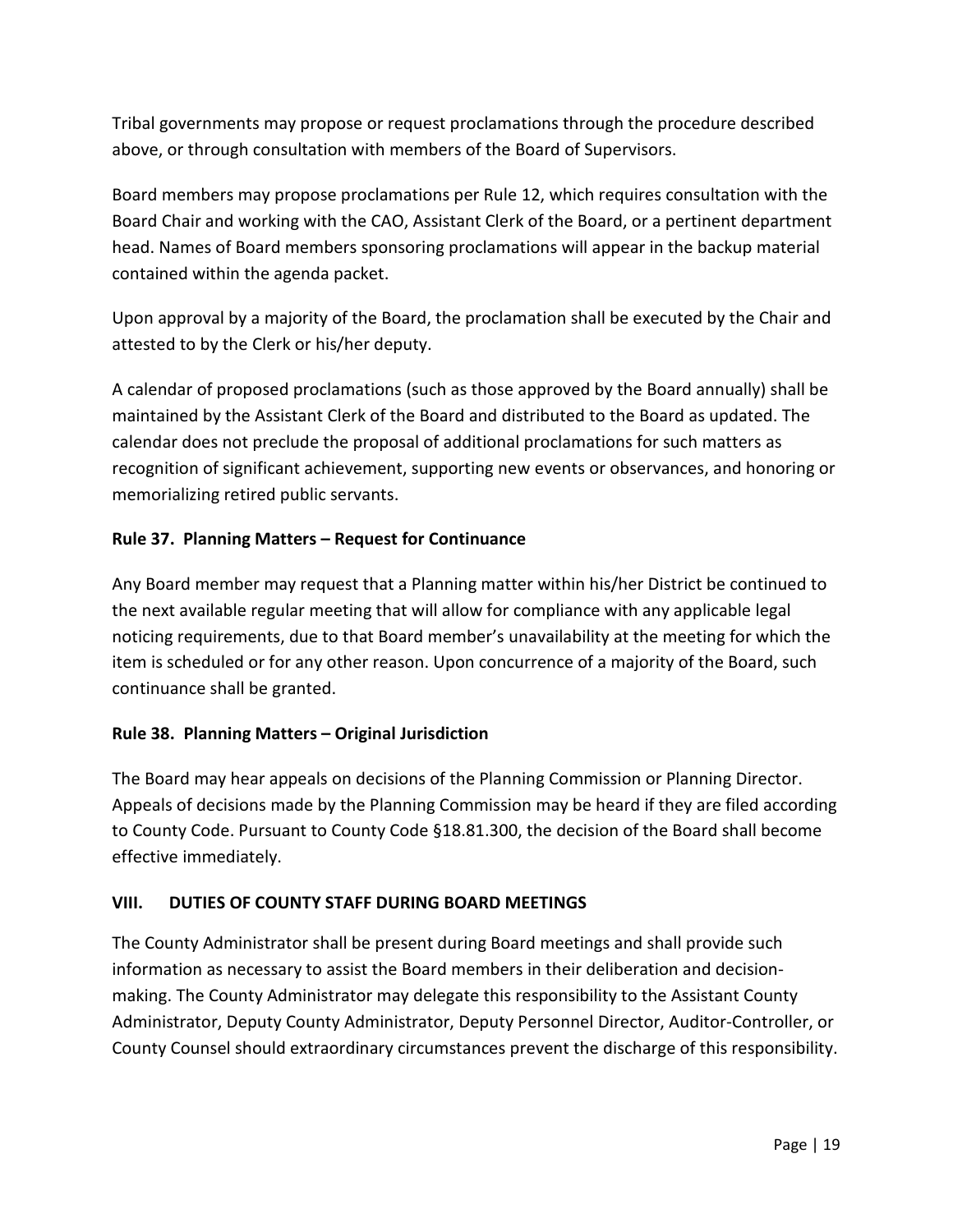#### **Rule 39. County Counsel**

County Counsel shall be present during Board meetings and shall serve as advisor to the Board on appropriate rules to comply with legal requirements. All questions of law shall be referred to County Counsel for his or her opinion. County Counsel may delegate this responsibility to the Assistant County Counsel or a Deputy County Counsel.

#### **Rule 40. Clerk of the Board**

The Clerk or Assistant Clerk shall be present during all Board meetings for the purpose of taking and maintaining the minutes of the meeting; presenting and receiving correspondence, records, documents, claims, reports, or petitions; preserving all records; marking or attesting all resolutions and ordinances; imparting information on Board documents of public record; and otherwise fulfilling all duties imposed by law or required by the Board.

The Assistant Clerk shall collect public comment that may be emailed before or during the meeting. Written comments may or not be read aloud; however, they will become part of the permanent record for that meeting. At the direction of the Chair and with concurrence of the Board, these letters may also be paraphrased or otherwise condensed. It is asked that commenters keep their letters to 250 words or less.

The Clerk shall record all regular meetings of the Board. All meetings shall be recorded by video/audio means. Video recordings shall be available online for later review as soon as practical on the county website at [https://inyococa.civicclerk.com/web/home.aspx.](https://inyococa.civicclerk.com/web/home.aspx) Audio recordings are available upon request to the Assistant Clerk of the Board.

#### **Rule 41. Department and Agency Directors**

Department Heads and Outside Agency Directors, or a designee, having any matter on the agenda for consideration by the Board, whether consent or regular, shall be available for the purpose of providing information to the Board and shall also attend any Board meeting when requested to do so by a Board member or the County Administrator. Department and Agency Directors may be present in person or by telecommunication or videoconference as the item warrants. Department and Agency Directors, or designees, may provide oral reports and/or short presentations to the Board during the "County Department Reports" portion of the meeting. The Chair, at his or her discretion, or request by majority of the Board, shall implement and enforce the time limit for each speaker.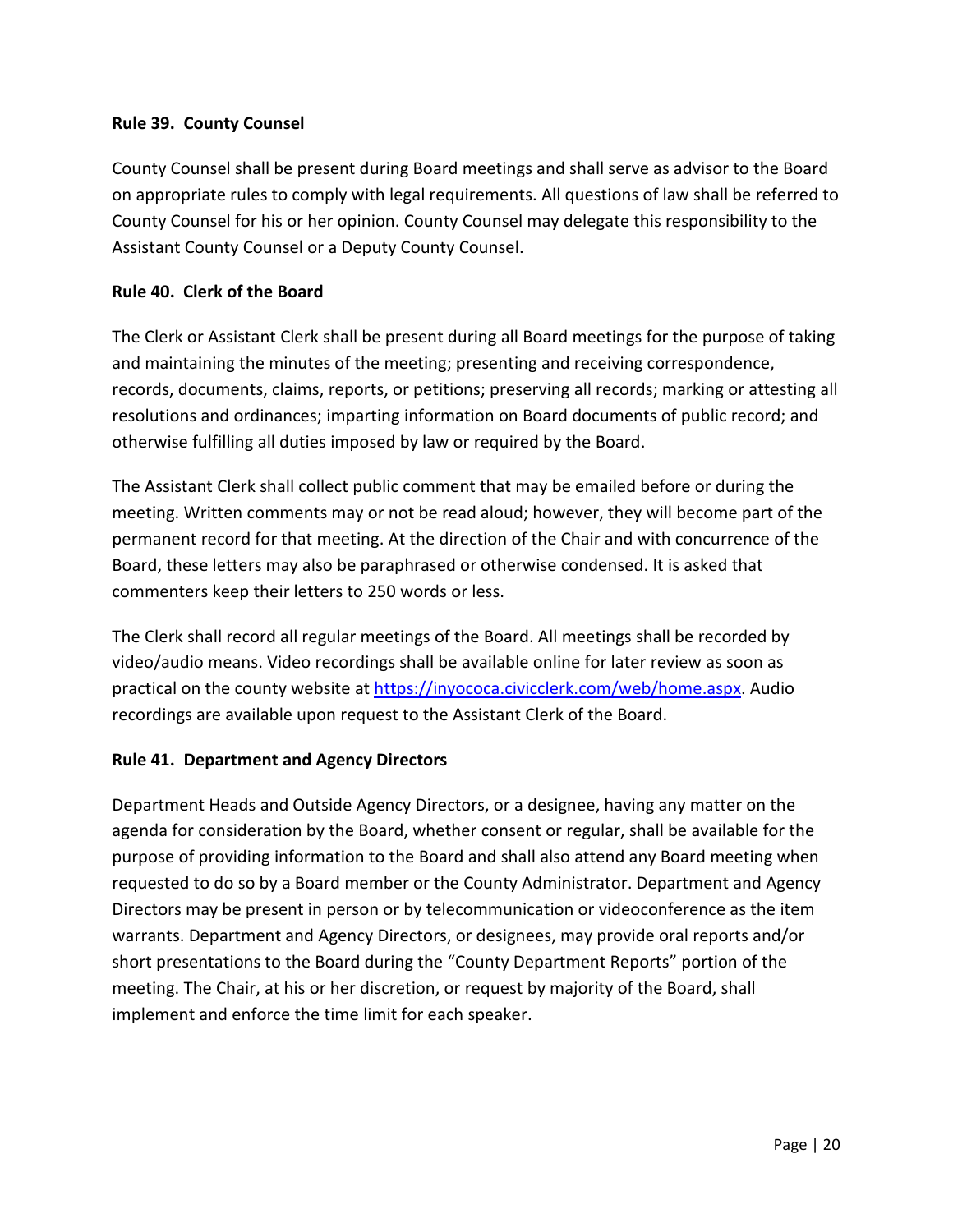#### <span id="page-21-0"></span>**IX. COMMITTEES**

#### **Rule 42. Board Committees/Assignments and Reporting Requirements**

The Clerk shall maintain a list of Board Committees and Assignments. Annually, the incoming Chair shall review the list of Committees and Assignments. The list of appointments shall be adopted by the Board at its first meeting in January or as close to it as possible.

All members who are assigned to special projects, committees, and separate boards or commissions shall provide regular reports to the full Board regarding their activity in connection with the special projects, committees, and separate boards or commissions (Government Code §53234, et. seq.).

Committee members shall call committee meetings as needed, provided they are held in conformance with the law. The County Administrator's Office and County Counsel may serve as support staff to all Board-created committees. Other department heads and/or staff may also provide support as requested by the committee and/or the CAO.

#### **Rule 43. Board of Supervisors Standing Subcommittees**

Standing subcommittees are those subcommittees of the Board of Supervisors which have continuing jurisdiction over a particular subject matter or whose meeting schedule is fixed by resolution or action of the Board. Even if comprised of less than a quorum of the Board, a standing subcommittee is subject to the Brown Act.

The Chair shall recommend, with Board concurrence, members to each standing subcommittee. Generally, appointments shall occur at the Board's first regular meeting in January. All standing subcommittees shall be appointed for the calendar year, and the members shall continue as committee members until their successors have been appointed.

#### **Rule 44. Board of Supervisors' Ad-Hoc Subcommittees**

Ad-Hoc subcommittees of the Board of Supervisors are not subject to the Brown Act. They may be formed by Board action, shall be solely composed of members of the Board, shall consist of less than a quorum of the Board, shall serve a limited or single purpose, for a limited time, and shall be dissolved once the specific task assigned is completed.

Ad-Hoc Subcommittees are encouraged to conclude their business at the end of each calendar year. The Assistant Clerk will maintain a current index of Ad-Hoc Subcommittees and their purpose.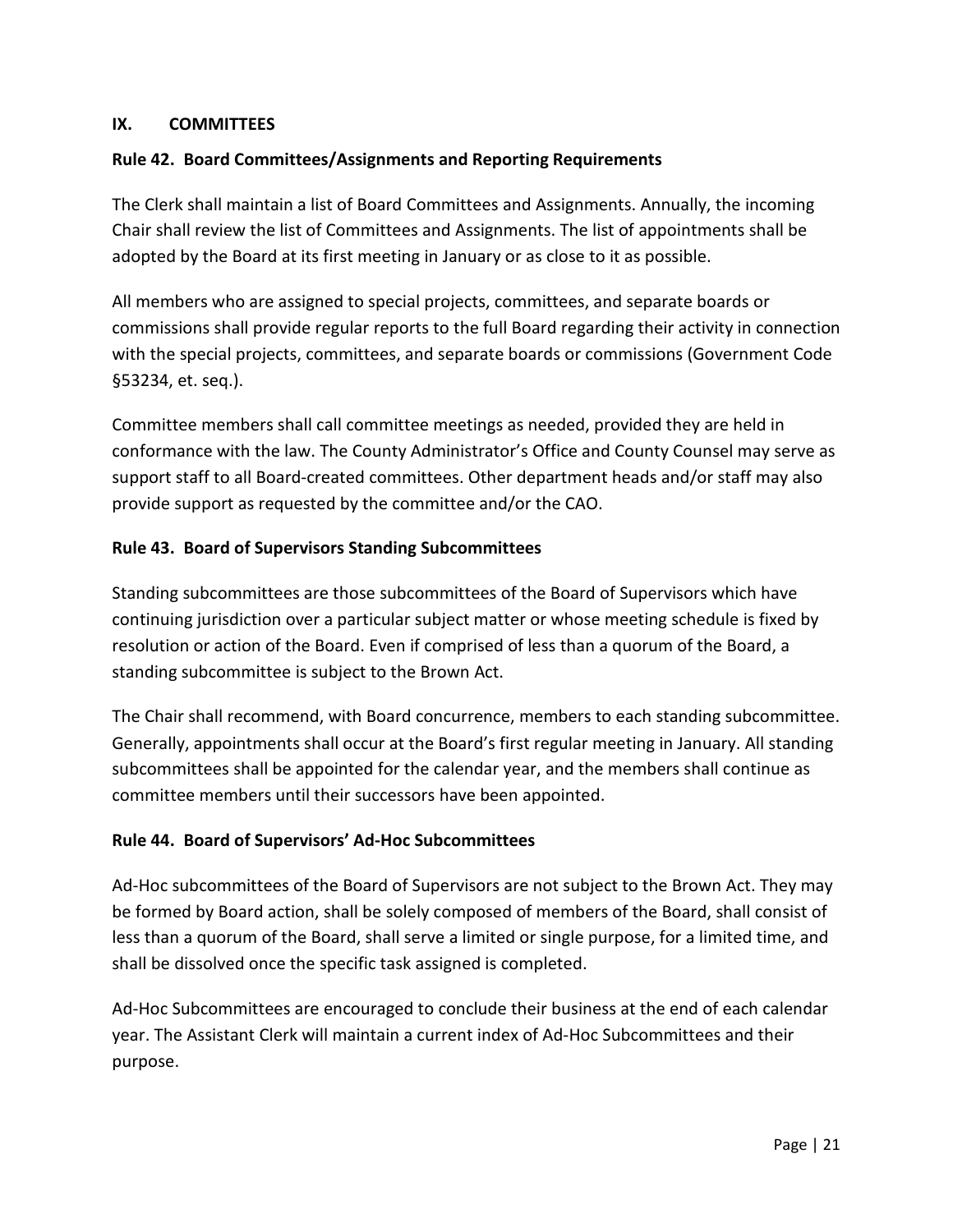#### <span id="page-22-0"></span>**X. OTHER**

#### **Rule 45. Board Member Assignments to Staff**

Board member assignments that are anticipated to involve significant staff time or other resource commitment and/or are a departure from established county or departmental policy and/or which may conflict with other priorities require Board approval prior to staff starting work. Board members are encouraged to discuss assignments which may require significant resources with the Chair and CAO.

Board approval shall be obtained through majority action of the Board, on an agenda item in which the scope and resource needs of the referral are identified.

For the purposes of this Rule, "significant" shall mean:

- Any task requiring more than two days of work, with more than two hours devoted to the task each day;
- Tasks that impact staff's ability to attend to assigned work in a timely fashion; and/or
- Work that impacts other department's ability to effectively deliver services.

#### **Rule 46. Action Summaries and Recordings of Meetings**

The Clerk shall prepare and distribute Action Summaries ("minutes") of Board meetings. The minutes shall consist of the brief statement of each item posted on the agenda and supplemental agenda plus all motions, resolutions, and ordinance numbers related thereto, all votes recorded thereon, and the final action taken by the Board. The minutes shall be reviewed and subsequently approved by the Board in an open meeting, after which time the approved minutes will be posted on the county website,

[https://www.inyocounty.us/government/publications-reports-plans-proclamations/meeting](https://www.inyocounty.us/government/publications-reports-plans-proclamations/meeting-agendas-minutes)[agendas-minutes,](https://www.inyocounty.us/government/publications-reports-plans-proclamations/meeting-agendas-minutes) or at [https://inyococa.civicclerk.com/web/home.aspx.](https://inyococa.civicclerk.com/web/home.aspx)

The Clerk shall maintain the official audio record of Board meetings where video recording was not feasible, and will make these recordings available for listening by the public at no charge. In collaboration with the Information Services department, the Clerk shall maintain the official video record of each Board meeting unless doing so is technologically infeasible, and they shall be archived and available for viewing at no charge on the county website at [https://inyococa.civicclerk.com/web/home.aspx.](https://inyococa.civicclerk.com/web/home.aspx)

#### <span id="page-22-1"></span>**XI. PARTICIPATION OF THE PUBLIC**

#### **Rule 47. Public Comment / Time Limits**

Members of the public have the right to address the Board on any item within the subject matter jurisdiction of the Board (Government Code §54954.3). These comments will be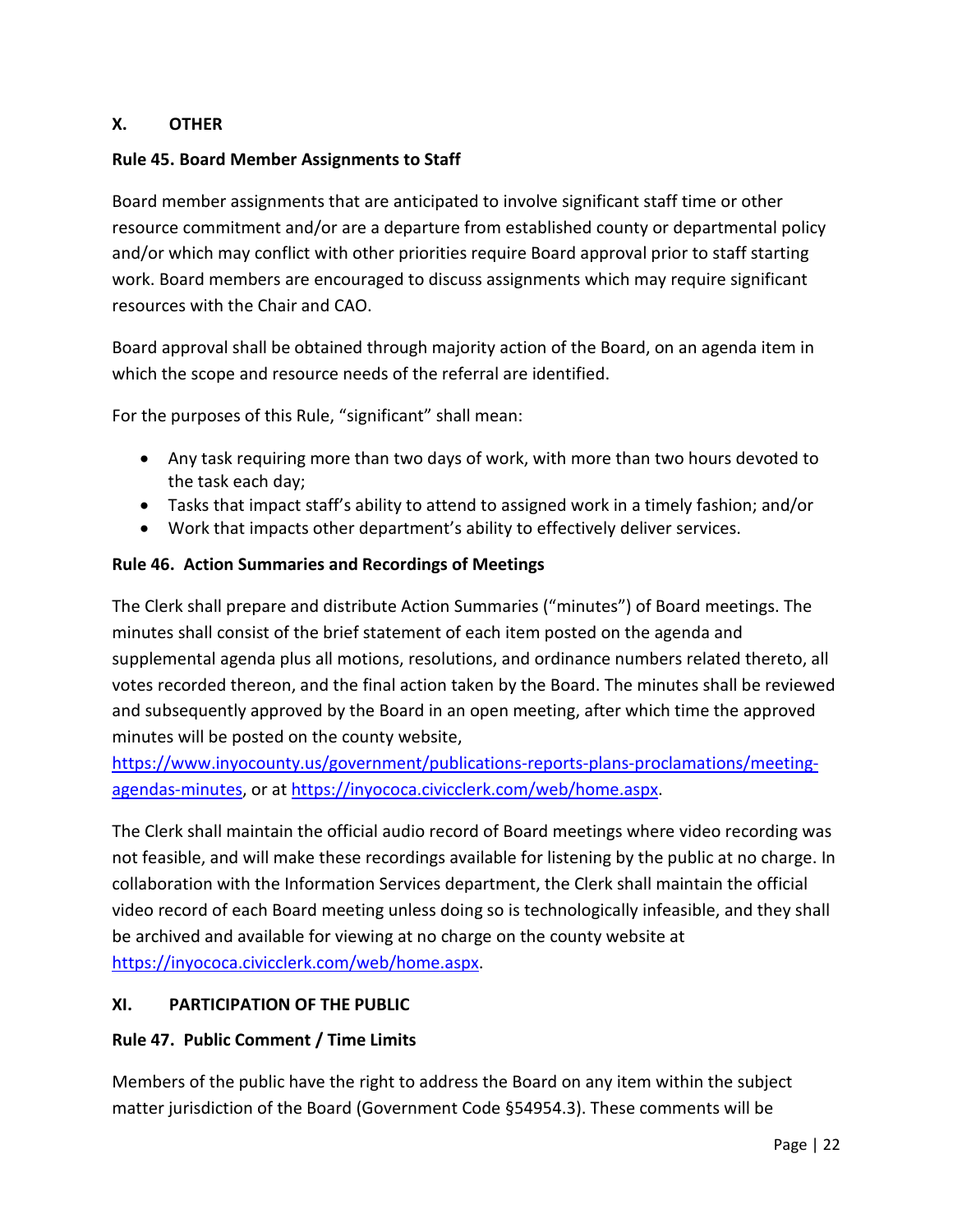accepted during the Board's designated "Public Comment" periods and during discussion of action items, public hearings, workshops, and presentations. No public comment will be accepted during County Department Reports or Board Member and Staff Reports. When called upon to speak, members of the public may state their name and town of residence but are not required to do so. Members of the public shall direct their comments to the Board and shall not directly address staff. The Chair may, at his or her discretion, request a response from staff within the limits of the Brown Act. Time limitations for public comments on a given agenda item are at the discretion of the Chair, and may be reduced or extended depending on the objective needs of the County to conduct its business in an orderly fashion. Speakers will be notified when the time limit has been reached and will be advised by the Chair to wrap up their comments.

Subject to the limits set forth above, the public may comment on agenda items prior to the Board taking action on the item.

Under the Public Comment portion of the meeting, members of the public will be allowed to address the Board regarding any item **not on the agenda**. No action may be taken on items not on the agenda unless authorized by law.

Profane language or personal attacks are considered to be a disruption of the orderly and fair progress of the County business being conducted at the meeting and speakers utilizing such language or issuing such personal attacks will be cut off from continuing their comments.

Meetings will be accessible to the public remotely. Information about accessing remote meetings can be found online a[t https://www.inyocounty.us/government/board-supervisors](https://www.inyocounty.us/government/board-supervisors) and on published agendas. Anyone participating remotely who wishes to make either a general public comment or a comment on a specific agenda item prior to the meeting or as the item is being heard, may do so either in writing or by utilizing a "request to speak" feature on the video conferencing platform when appropriate during the meeting (the Chair or designee will call on those who wish to speak). Written public comment, limited to **250 words or fewer**, may be emailed to the Assistant Clerk of the Board at [boardclerk@inyocounty.us.](mailto:boardclerk@inyocounty.us) Your comments may or may not be read aloud, but all comments will be made a part of the record. Please make sure to submit a separate email for each item that you wish to comment upon.

#### **Rule 48. Orderly Conduct**

The Chair may determine when orderly conduct of a Board meeting is not feasible due to disruptive behavior by person(s) in attendance. The Chair may request that person(s) disrupting the meeting leave the chambers/meeting room. If order cannot be restored, the Chair may order the chambers/meeting room cleared and continue in session. Members of the news media, except those participating in the disturbance, shall be allowed to remain. The Chair may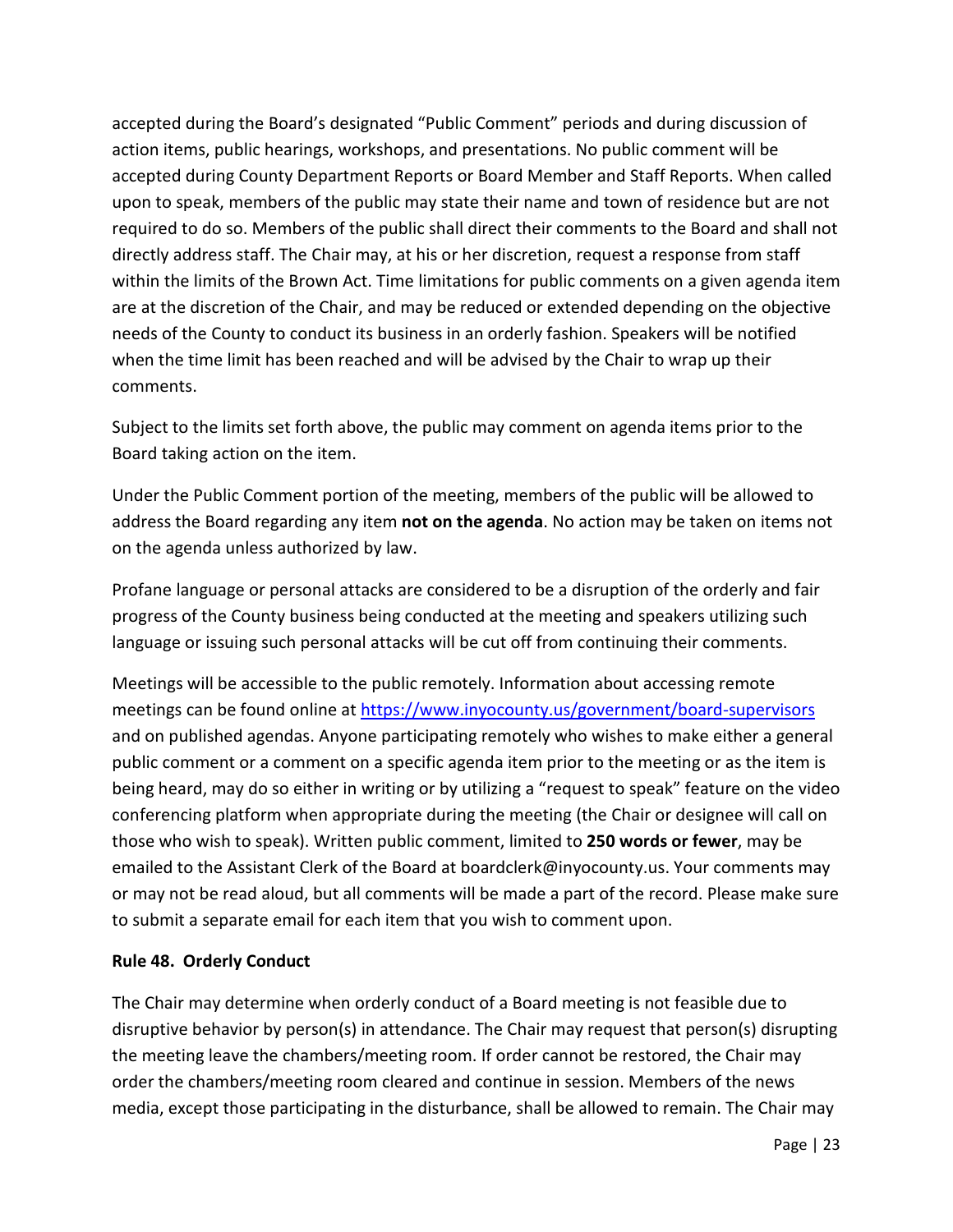re-admit any person(s) provided their re-admission will not disrupt the continued orderly conduct of business. The Chair may also call a recess and reconvene when order has been restored. (Government Code section 54957.9.)

#### **Rule 49. Security and Prohibition of Banners/Signs or Other Hazardous Objects**

The Board has the power to implement security measures in the chambers/meeting room. Any hazardous object which could impair the safety of individuals in the event of an emergency are prohibited in the chambers/meeting room. Any large object/container that may be deemed a hazardous object which could impair the safety of individuals in the event of an emergency may be prohibited in the chambers/meeting room.

#### <span id="page-24-0"></span>**XII. APPENDIX A. Order of Agenda**

Generally, business at Regular meetings shall be transacted in the following order. Business may be reordered by the Chair or by a majority of members. The Chair may modify the Agenda Order for the Board's or public's convenience at a particular meeting, provided that no matter noticed for public hearing or other "Timed Item" may be heard prior to the published time. The CAO, with concurrence of the Board Chair, may modify or amend the Agenda Order and/or this Appendix A without a vote of the Board.

- 1) Call to Order (8:30 a.m.)
- 2) Public Comment on Closed Session Item(s)
- 3) Recess to Closed Session
- 4) Reconvene from Closed Session (10 a.m.)
- 5) Pledge of Allegiance
- 6) Report on Closed Session as required by law
- 7) Public Comment on matters not on the agenda, but within the subject matter jurisdiction of the Board
- 8) County Department Reports
- 9) Consent Agenda
- 10) Departmental
- 11) Correspondence Action
- 12) Public Comment on matters not on the agenda, but within the subject matter jurisdiction of the Board
- 13) Board Member and Staff Reports
- 14) Correspondence Informational
- 15) Adjournment Meeting may be Adjourned in the Memory of/Moment of Silence/Reading of Names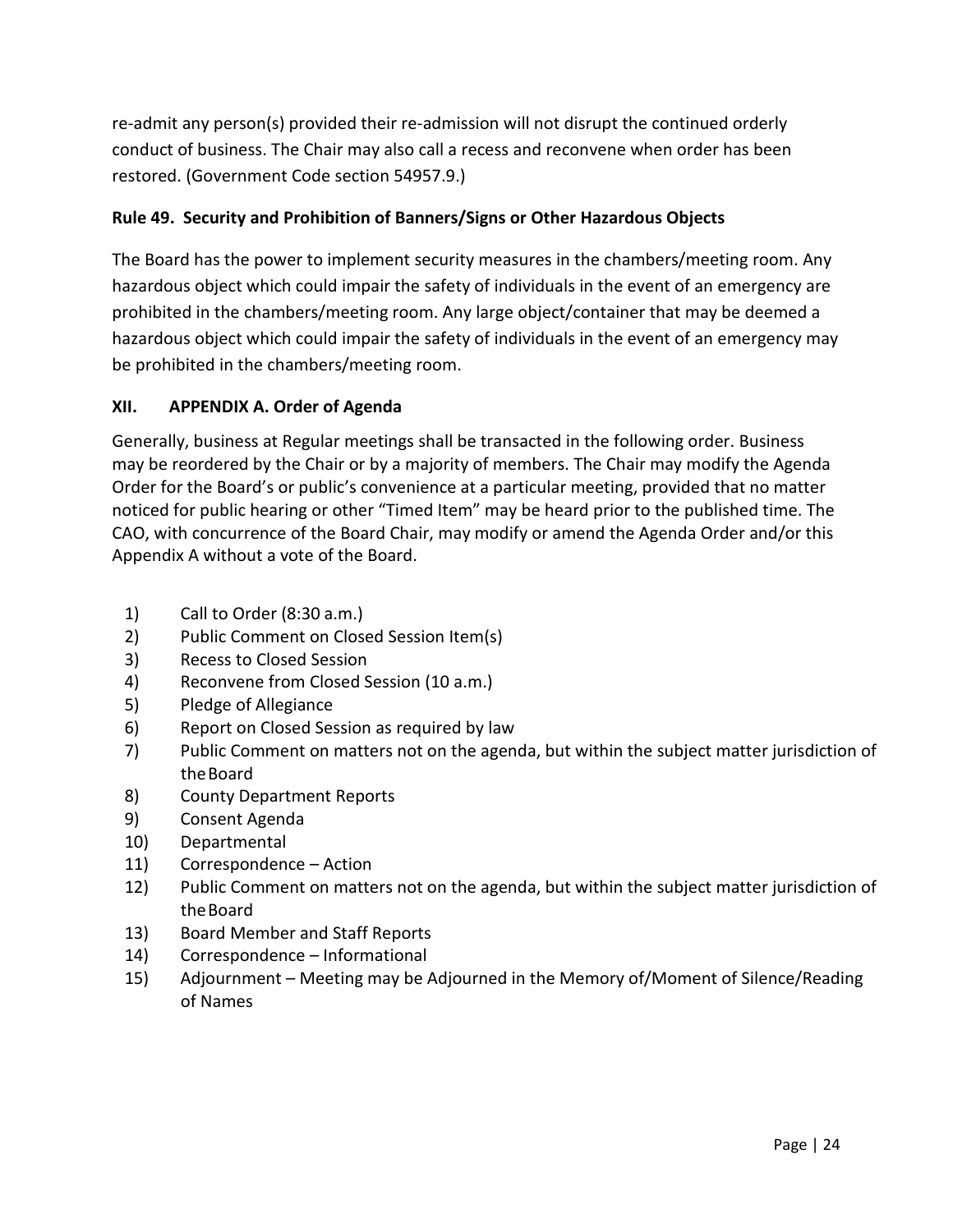### <span id="page-25-0"></span>**XIII. APPENDIX B. 4/5ths and Unanimous Vote Requirements**

| Subject           | Vote      | Code                                                                                                                                                                                                   | <b>Description</b>                                                                                                                                                                                                                                                                                                                                                                                                                                    |
|-------------------|-----------|--------------------------------------------------------------------------------------------------------------------------------------------------------------------------------------------------------|-------------------------------------------------------------------------------------------------------------------------------------------------------------------------------------------------------------------------------------------------------------------------------------------------------------------------------------------------------------------------------------------------------------------------------------------------------|
| Off Agenda Action | Unanimous | Gov. Code<br>\$54954.2(b)(2)                                                                                                                                                                           | To consider an item not on the Agenda, the Board<br>must make findings that the need to take action<br>arose after the agenda was posted. The vote requires<br>at least four votes of the Board if two-thirds of the<br>members are present. If less than two-thirds are<br>present, it requires a unanimous vote.                                                                                                                                    |
| Airport           | 4/5       | Gov. Code §26021                                                                                                                                                                                       | Property acquisition for airport purchases by<br>purchase, condemnation, or lease; resolution for<br>County aid                                                                                                                                                                                                                                                                                                                                       |
| Airport           | 4/5       | Gov. Code §26026                                                                                                                                                                                       | Contribute money to the United States for the<br>acquisition or improvement by the United States or<br>any of its authorized agencies of airports in the<br>County.                                                                                                                                                                                                                                                                                   |
| <b>Bonds</b>      |           | Gov. Code<br>§§26880,26885,<br>26946, 29917,<br>53595.20,<br>53345.8; Sts. &<br>Hwys Code<br>§§9132, 5227,<br>10355, 9534.5;<br>Ed. Code §15145;<br>Pub. Util. Code<br>§§99100, 99102,<br>99118, 99119 | There are many special voting requirements and<br>other processes required for bonds. Please check<br>with County Counsel.                                                                                                                                                                                                                                                                                                                            |
| <b>Bridges</b>    | 4/5       | Pub. Contract<br>\$20405(c)                                                                                                                                                                            | Modify the plans, specifications and working details<br>of bridge construction contracts.                                                                                                                                                                                                                                                                                                                                                             |
| <b>Budget</b>     | 4/5       | Gov. Code §29088                                                                                                                                                                                       | Changes to the proposed budget after budget<br>hearing but prior to the final budget.                                                                                                                                                                                                                                                                                                                                                                 |
| <b>Budget</b>     | 4/5       | Gov. Code §29125                                                                                                                                                                                       | The following transfers and revisions to the adopted<br>appropriations require a 4/5 vote: (1) transfers<br>between funds; or (2) transfers from appropriation<br>for contingencies.                                                                                                                                                                                                                                                                  |
| <b>Budget</b>     | 4/5       | Gov. Code §29127                                                                                                                                                                                       | Adopt resolution necessary to appropriate and<br>expend funds necessary to meet specific<br>emergencies.                                                                                                                                                                                                                                                                                                                                              |
| <b>Budget</b>     | 4/5       | Gov. Code §29130                                                                                                                                                                                       | Adopt resolution necessary to appropriate and<br>expend funds necessary to meet specific<br>emergencies.<br>Restricted, committed, assigned, and<br>a)<br>unassigned fund balances, excluding the<br>general reserves and nonspendable fund<br>balance;<br>Amounts that are either in excess of<br>b)<br>anticipated amounts or not specifically set<br>forth in the budget derived from any actual<br>or anticipated increases in financing sources. |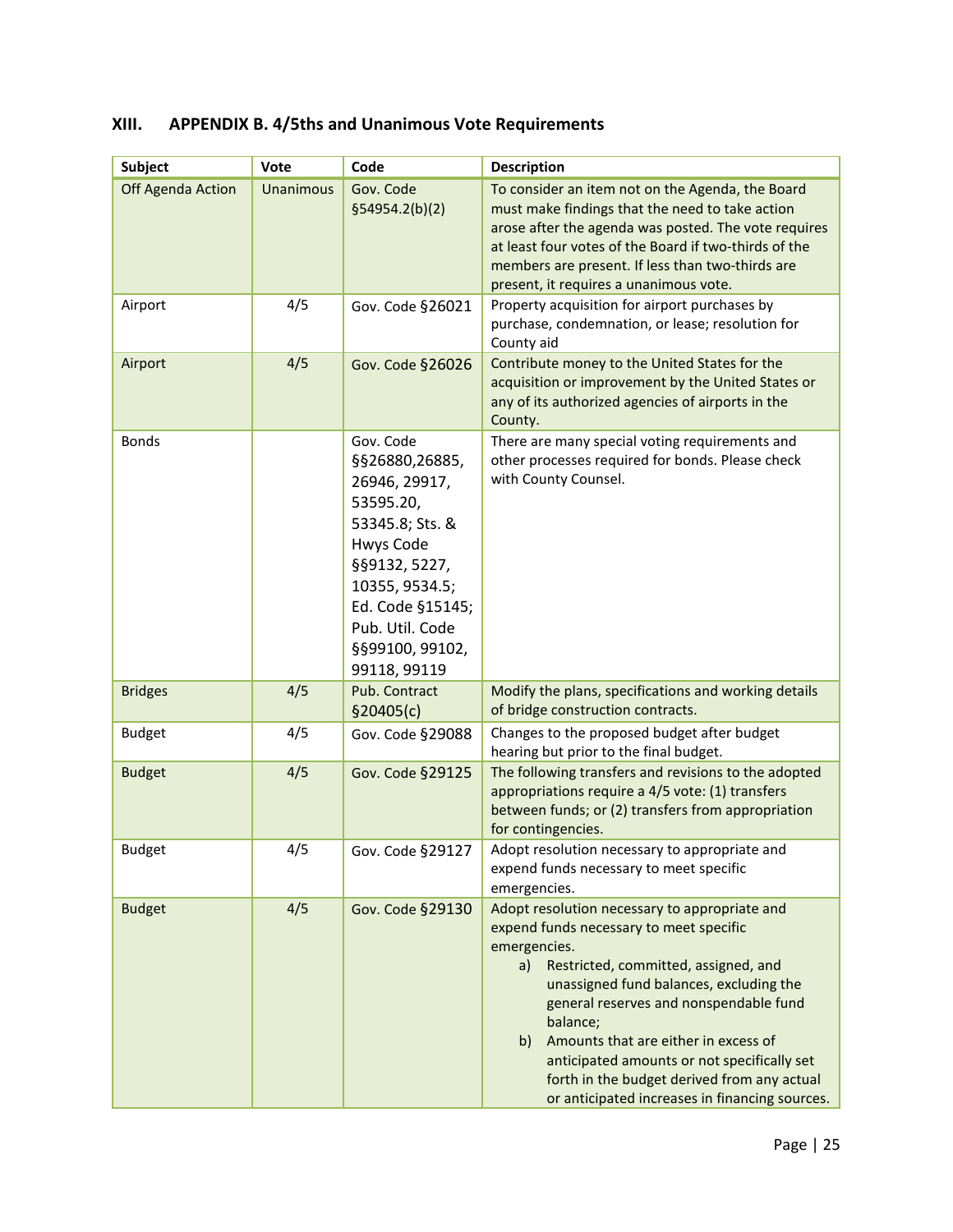| Collections                            | 4/5 | Gov. Code<br>§26220(a) and<br>(b)          | Assign for the purpose of collection any or<br>a)<br>all delinquent bills, claims and accounts, and<br>any or all money judgments taken in the<br>name of the County.<br>Assign for the purpose of collection any or<br>b)<br>all delinquent or unsecured taxes.                                                                                                |
|----------------------------------------|-----|--------------------------------------------|-----------------------------------------------------------------------------------------------------------------------------------------------------------------------------------------------------------------------------------------------------------------------------------------------------------------------------------------------------------------|
| Condemnation/<br><b>Eminent Domain</b> | 4/5 | Code of Civ. Pro.<br>§1245.240             | Adopt a resolution of necessity prior to commencing<br>an eminent domain proceeding.                                                                                                                                                                                                                                                                            |
| Contracts                              | 4/5 | Pub. Contract Code<br>§20128               | Modify terms of a construction contract                                                                                                                                                                                                                                                                                                                         |
| Contracts                              | 4/5 | <b>Pub. Contract Code</b><br>§20135        | Alter or change in any manner the plans and<br>specifications previously adopted by the Board for<br>the erection, alteration, construction, or repair of any<br>public building or structure, where such alteration or<br>change increases cost.                                                                                                               |
| Contracts                              | 4/5 | Pub. Contract Code<br>§20136               | Adopt an order to alter or change a contract that is<br>for the erection, construction, alteration or repair of<br>any public building or other structure.                                                                                                                                                                                                      |
| Contracts                              | 4/5 | <b>Pub. Contract Code</b><br>§20137        | Contracts for the erection, construction, alteration,<br>or repair of any public building or other structure: the<br>Board may authorize a change if it does not exceed<br>10% of the original contract price.                                                                                                                                                  |
| Contracts                              | 4/5 | Pub. Contract Code<br>§20150.10            | Adopt a resolution declaring that the project can be<br>performed more economically by county personnel,<br>or that in the Board's opinion a contract to perform<br>the project can be negotiated with the original<br>bidders at a lower price than that in any of the bids,<br>or the materials or supplies furnished at a lower price<br>in the open market. |
| Contracts                              | 4/5 | Pub. Contract Code<br>\$22038(a)(2)        | After rejection of bids, adopt a resolution that<br>declares that a project can be performed more<br>economically by the employees of the agency.                                                                                                                                                                                                               |
| Contracts                              | 4/5 | Pub. Contract Code<br>\$22050(a)(1)        | In the case of an emergency, repair or replace a<br>public facility, take any directly related and<br>immediate action required by that emergency, and<br>procure the necessary equipment, services and<br>supplies for those purposes, without giving notice for<br>bids to let contracts. (See also Pub. Contract Code<br>§22035).                            |
| Contracts                              | 4/5 | <b>Pub. Contract Code</b><br>\$22050(b)(1) | Adopt a resolution or ordinance that delegates to the<br>appropriate county administrative officer, chief<br>engineer or other nonelected agency officer, the<br>authority to order any action pursuant to the<br>emergency powers described in (a)(1) above.                                                                                                   |
| Contracts                              | 4/5 | Pub. Contract Code<br>\$3400(c)(4)         | Use of specific brand/trade name (without "or<br>equal") in the invitation of bids or requests for                                                                                                                                                                                                                                                              |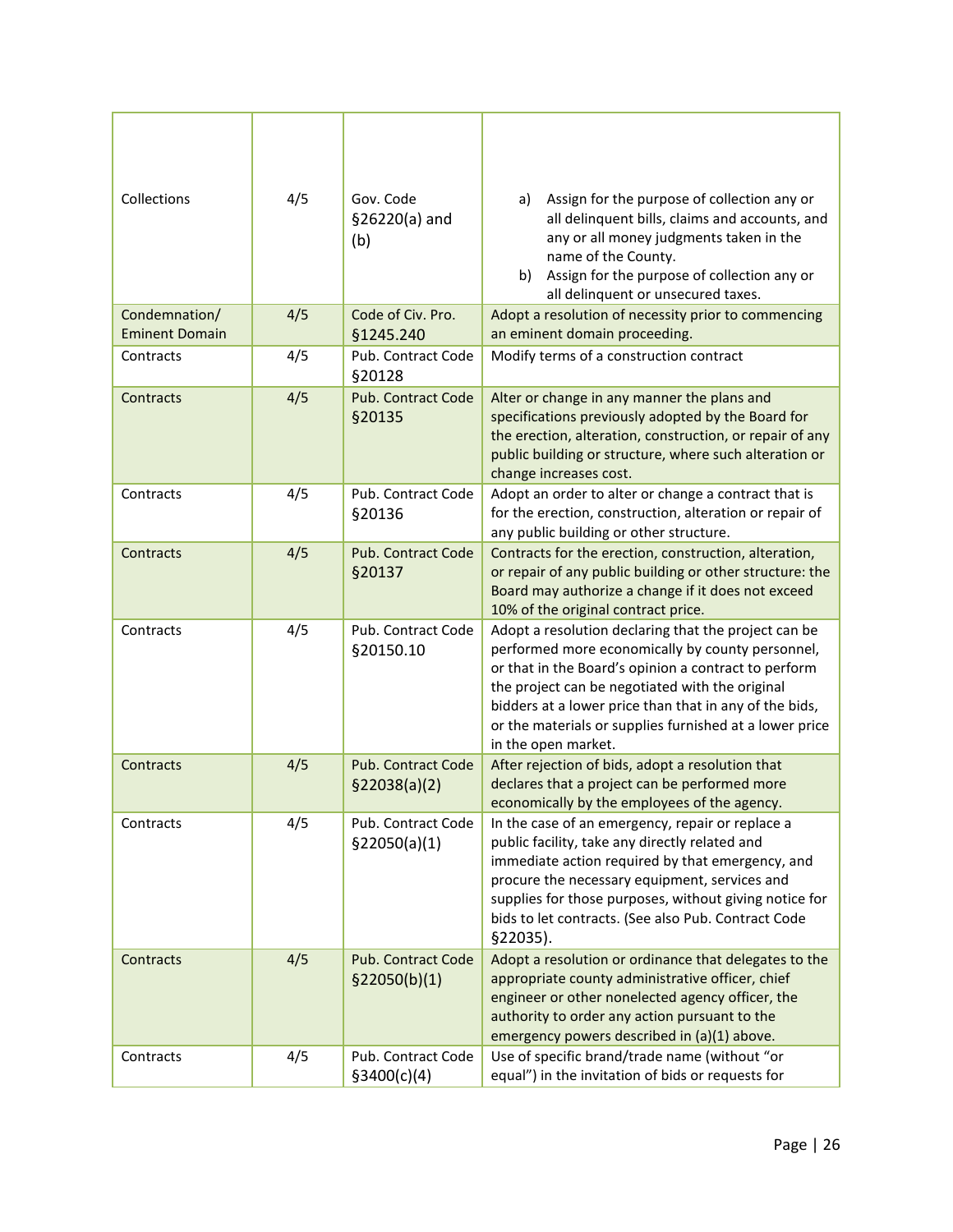|                                                                 |           |                                                   | proposals in order to respond to an emergency<br>declared by a local agency by a four-fifths vote.                                                                                                                                                                                                                                                                                           |
|-----------------------------------------------------------------|-----------|---------------------------------------------------|----------------------------------------------------------------------------------------------------------------------------------------------------------------------------------------------------------------------------------------------------------------------------------------------------------------------------------------------------------------------------------------------|
| Counsel                                                         | 4/5       | Gov. Code §25203                                  | Employ counsel to assist the district attorney, county<br>counsel or other counsel for the county or public<br>entity for which the Board is the governing body.                                                                                                                                                                                                                             |
| Flood Control,<br>Maintenance and<br><b>Sanitation District</b> | 4/5       | Gov. Code §23014                                  | Adopt a resolution appropriating any of its available<br>moneys to a revolving fund (not to exceed \$500,000)<br>to be used by any county sanitation district, county<br>flood control district, or county district maintenance<br>district located wholly within the county for certain<br>purposes.                                                                                        |
| Legislation                                                     | 4/5       | Gov. Code<br>§25123(d); Elec.<br>Code §9141(a)(4) | Adopt ordinances that are for the immediate<br>preservation of the public peace, health or safety,<br>which contain a declaration of the facts constituting<br>the urgency, in which case the ordinance shall take<br>effect immediately.                                                                                                                                                    |
| Parks                                                           | Unanimous | Gov. Code §25583                                  | Adopt a resolution of intention to abandon a park or<br>a portion of a park and fix a time when it will meet to<br>take final action.                                                                                                                                                                                                                                                        |
| Parks                                                           | 4/5       | Gov. Code §25553                                  | Find that the enlargement or improvement of the<br>public park, beach, golf course, or recreation ground<br>is of general county interest or that the cost of<br>maintenance is increased by reason of use by<br>residents of the county outside of the city, such that<br>the Board may determine to extend aid to city parks.                                                              |
| Planning                                                        | 4/5       | Gov. Code §65858                                  | Adopt as an urgency measure, an interim ordinance<br>prohibiting any uses that may conflict with a<br>contemplated general plan, specific plan, or zoning<br>proposal. Any extension of time on the interim<br>ordinance also requires a 4/5 vote.                                                                                                                                           |
| Planning                                                        | 4/5       | Pub. Util. Code<br>§§21676,<br>21676.5            | Overrule an airport land use commission's<br>determination.                                                                                                                                                                                                                                                                                                                                  |
| Property                                                        | Unanimous | Gov. Code §25363                                  | Cash sale or lease of any property not required for<br>public use at a noticed public auction (4/5's vote);<br>sale or lease at an unadvertised, private sale can be<br>authorized by simple majority, but only after the<br>Board unanimously finds that the value of the<br>property does not exceed \$500, monthly rental value<br>is less than \$75 or it is a product of a County farm. |
| Property                                                        | Unanimous | Gov. Code §25550<br>and §25550.5                  | Conveyance of county property to city for public park<br>purposes.                                                                                                                                                                                                                                                                                                                           |
| Property                                                        | 4/5       | Gov. Code<br>\$25365(a)                           | Convey to another governmental agency within the<br>county any real or personal property.                                                                                                                                                                                                                                                                                                    |
| Property                                                        | 4/5       | Gov. Code<br>\$25365(b)                           | Exchange real property with any person, firm or<br>corporation for the purpose of removing defects in<br>the title or where the real property is not required<br>for county use and the real property to be acquired is<br>required for county use.                                                                                                                                          |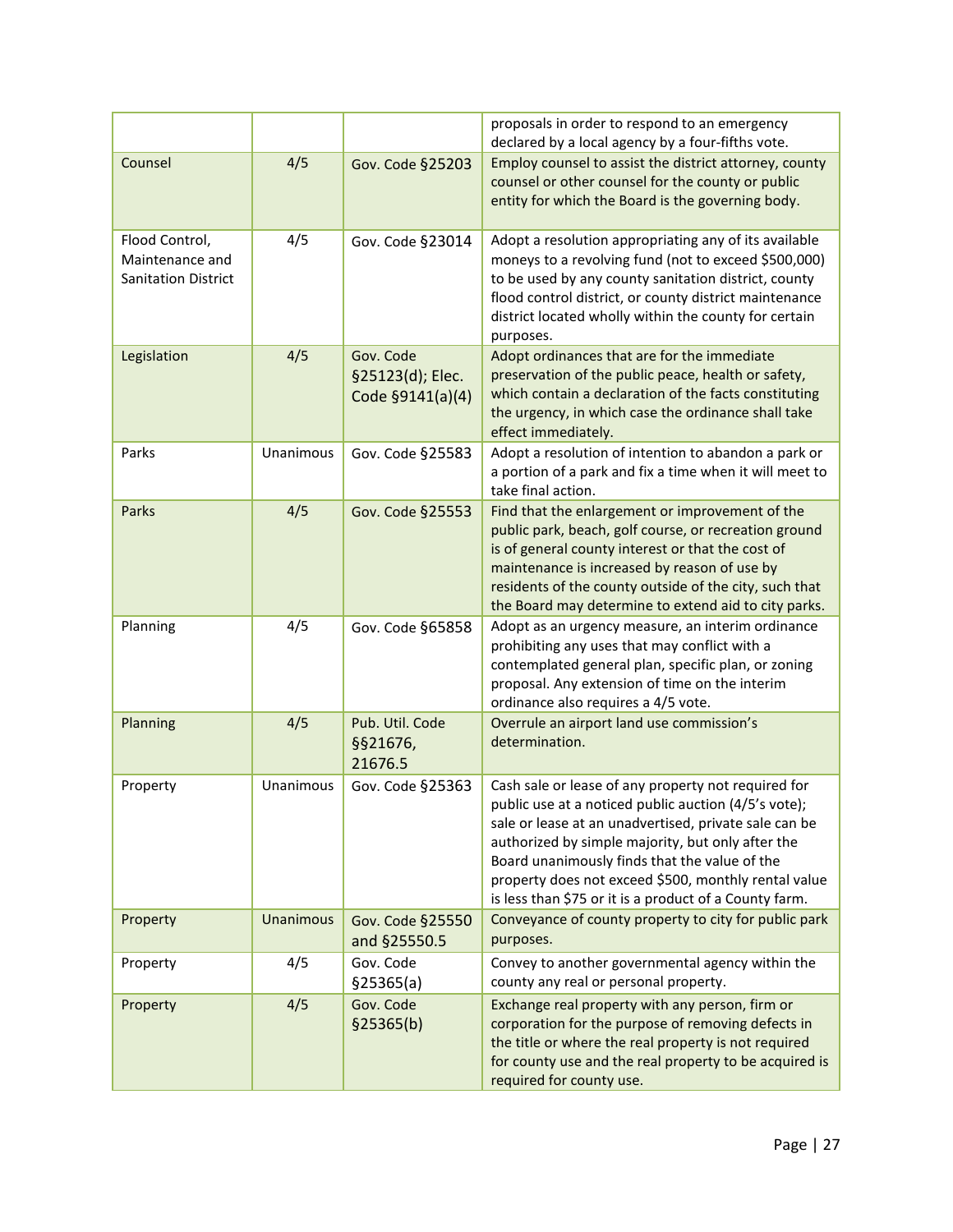| Property                                      | 4/5       | Gov. Code<br>\$25515.2(c)                      | Action to approve any sale, lease, lease with option<br>to purchase, development or contract agreement for<br>public property after a request for proposals.                                                                                                                                                                                  |
|-----------------------------------------------|-----------|------------------------------------------------|-----------------------------------------------------------------------------------------------------------------------------------------------------------------------------------------------------------------------------------------------------------------------------------------------------------------------------------------------|
| Property                                      | 4/5       | Gov. Code<br>\$25536(a)                        | Enter leases, concessions or managerial contracts<br>involving leasing or subleasing county-owned, leased<br>or managed property devoted to or held for certain<br>purposes.                                                                                                                                                                  |
| Property                                      | 4/5       | Gov. Code<br>\$25536(c)                        | Sell or lease county-owned property without<br>complying with Article 8 "Sale or Lease of Real<br>Property" if the county repurchases or leases back<br>the property as part of the same transaction. Pledge<br>specific revenues as security for the payment of<br>obligations incurred in the repurchase or leaseback of<br>the property.   |
| Property                                      | 4/5       | Gov. Code<br>§25536.5                          | Approve an agreement to amend a lease, sublease,<br>concession or managerial contract entered to permit<br>a permanent improvement or alteration of property<br>at the expense of the lessee or concessionaire and to<br>permit a credit on rentals or other reimbursement.                                                                   |
| Property                                      | 4/5       | Gov. Code §25526                               | Adopt a resolution declaring intent to sell or lease<br>property.                                                                                                                                                                                                                                                                             |
| Property                                      | 4/5       | Gov. Code §53867                               | Determines that property cannot be sold for a sum at<br>least equal to the total of the amount paid, all<br>accrued penalties and delinquencies, and necessary<br>expenses incurred, and local agency may sell the<br>property or lien for less than such total but not less<br>than the fair market value of the property or lien.           |
| Roads                                         | Unanimous | Sts. & Hwy Code<br>\$1026(c)                   | County aid to road districts; order the expense of<br>material for highway construction to be paid out of<br>the county general fund.                                                                                                                                                                                                         |
| <b>Special Assessment</b><br><b>Districts</b> | 4/5       | Sts. & Hwy Code<br>§§2808.5,<br>2808.6, 2808.7 | There are several statutory special vote requirements<br>related to special assessment districts. Please consult<br>with County Counsel.                                                                                                                                                                                                      |
| <b>Special Purpose</b><br>District            | Unanimous | Gov. Code<br>§26909, subd. (b)                 | Approve a unanimous request made by the governing<br>board of a special district to replace an annual audit<br>with another specified audit.                                                                                                                                                                                                  |
| Streets and<br>Highway                        | 4/5       | Sts. & Hwy. Code<br>§942                       | Let County rent county equipment used in the<br>maintenance and construction of county roads, when<br>such equipment is not in use upon the roads under<br>the jurisdiction of the Board, and arrange the rate of<br>rental compensation, in keeping with the general<br>conditions prevailing in the county in which<br>transaction is made. |
| Streets and<br>Highway                        | 4/5       | Sts. & Hwy. Code<br>\$969.5                    | Adopt a resolution that determines that the general<br>county interest demands the improvement or repair<br>of a privately-owned road.                                                                                                                                                                                                        |
| Streets and<br>Highway                        | 4/5       | Sts. & Hwy Code<br>§1070                       | Determine that the public convenience and necessity<br>demand the acquisition or construction of a new<br>county highway or improvement, repair or<br>maintenance of any existing county highway, and the                                                                                                                                     |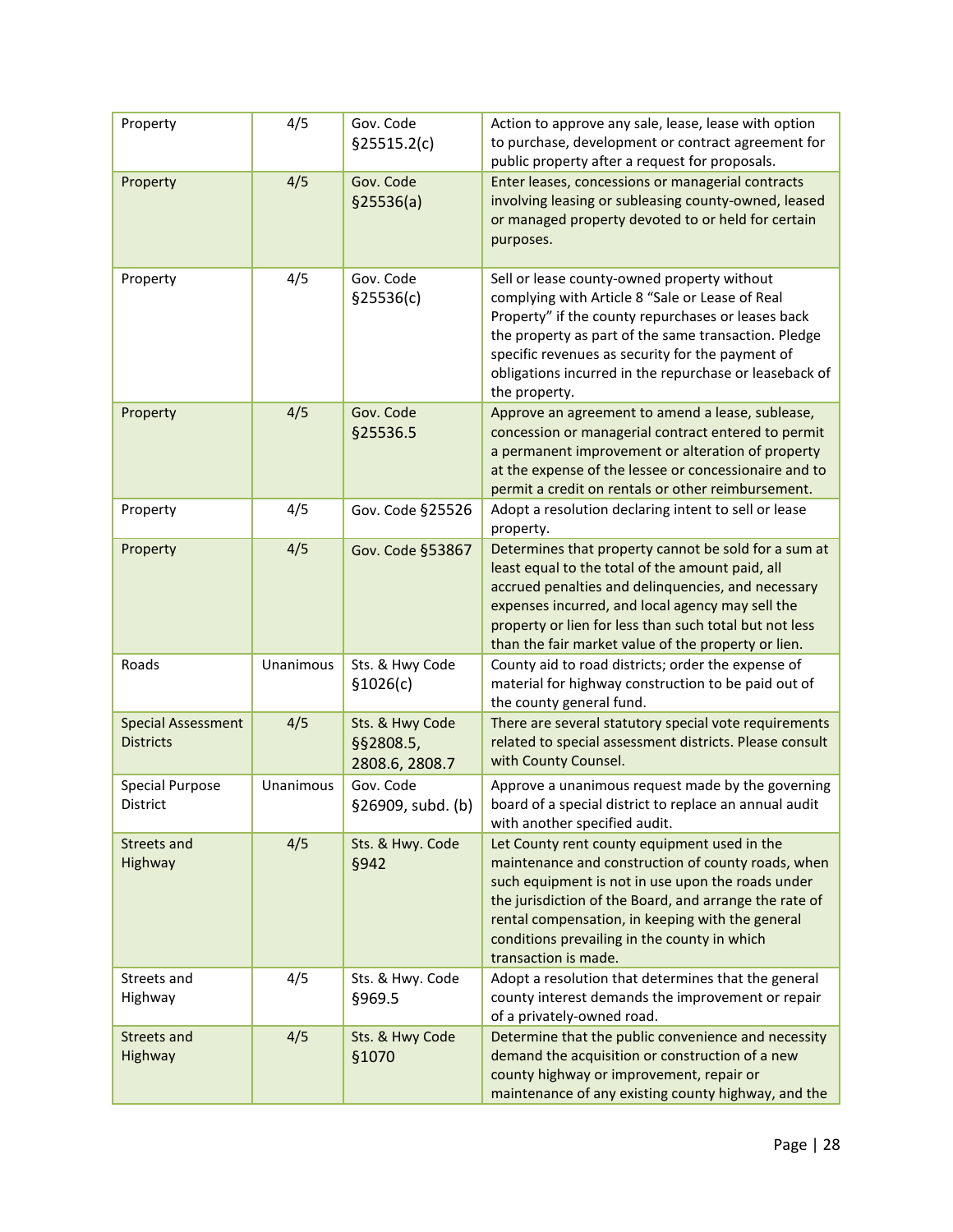|                        |     |                                  | expense of such new highway or the expense of<br>improving, repairing, or maintaining such existing<br>highway is too great to pay out of the road fund of<br>the district (such as that the Board may adopt a<br>resolution to make such acquisition or do such work<br>and charge the expense to the county general fund,<br>the road fund of the county, or the district fund of<br>any district benefited). |
|------------------------|-----|----------------------------------|-----------------------------------------------------------------------------------------------------------------------------------------------------------------------------------------------------------------------------------------------------------------------------------------------------------------------------------------------------------------------------------------------------------------|
| Streets and<br>Highway | 4/5 | Sts. & Hwy. Code<br>§1627        | Adopt a resolution that establishes a "county<br>highway right of way acquisition revolving fund" for<br>acquiring rights of way for county highway purposes<br>through purchase or condemnation.                                                                                                                                                                                                               |
| Streets and<br>Highway | 4/5 | Sts. & Hwy. Code<br>§§1680, 1686 | Adopt a resolution that determines that certain<br>activities are of general county interest and that<br>county aid may be extended to cities for city streets.                                                                                                                                                                                                                                                 |
| Streets and<br>Highway | 4/5 | Sts. & Hwy. Code<br>§1700        | Adopt a resolution that declares any highway located<br>in whole or in part within a city to be a county<br>highway for one or more of the following purposes:<br>acquisition of rights-of-way, construction,<br>maintenance, improvement, or repair.                                                                                                                                                           |
| <b>Tax</b>             | 4/5 | Gov. Code §53724                 | Approve an ordinance or resolution that proposes a<br>tax that is subject to approval by the voters pursuant<br>to Government Code section 53722                                                                                                                                                                                                                                                                |
| Tax                    | 4/5 | Rev. & Tax. Code<br>§7285        | Approve ordinance proposing a transactions and use<br>tax for general purposes.                                                                                                                                                                                                                                                                                                                                 |
| <b>Tax</b>             | 4/5 | Rev. & Tax. Code<br>§7285.5      | Adopt ordinance regarding a transactions and use tax<br>for specific purposes.                                                                                                                                                                                                                                                                                                                                  |

Appendix B may be updated by the Clerk, after consultation with and the consent of the County Counsel, without a vote of the Board.

#### <span id="page-29-0"></span>**XIV. APPENDIX C. Request to Place Item on Board's Agenda by the Public or Non-County Entities**

a) **Non-county entity (i.e., other governments, non-profit groups, or other interest groups)**: Contact the Clerk of the Board of Supervisors (760-878-0373; [boardclerk@inyocounty.us\)](mailto:dellis@inyocounty.us) to arrange for placement of an item on the next available or a future agenda. Approval of the agenda item will be granted by the Assistant Clerk of the Board, in consultation with the CAO and Board Chair. Board members may also bring these requests forward as a sponsor on behalf of the non-county entities. The name of the sponsoring Supervisor will appear in the backup material published as part of the agenda packets.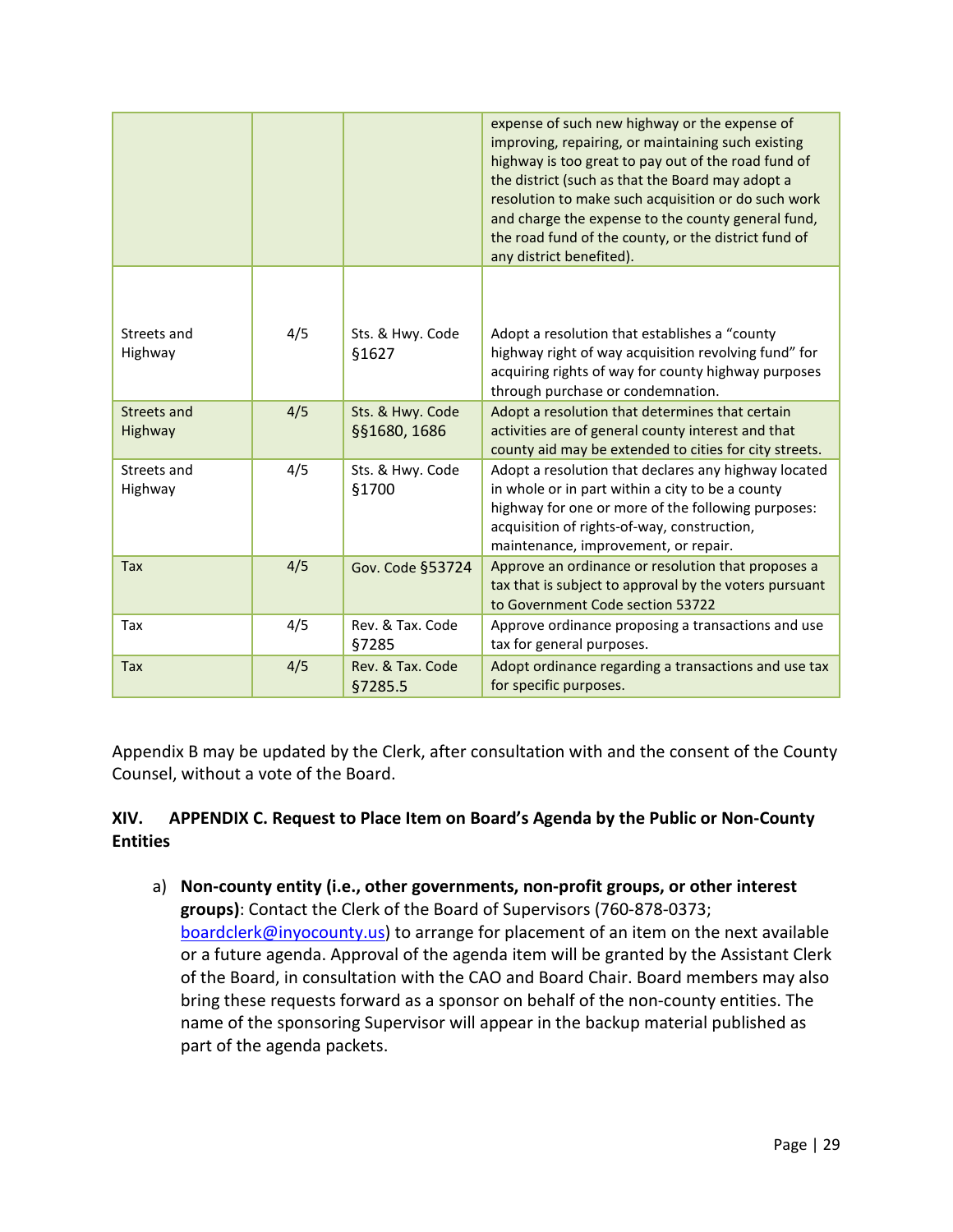- b) **Individual members of the public and businesses:** Make requests directly to a County Supervisor (found [here\)](https://www.inyocounty.us/government/board-supervisors/district-lookup-address), who must agree to sponsor the item before it will be added to the agenda. Board members are asked to consult with the Board Chair and CAO, before forwarding the request to the Clerk of the Board. The name of the sponsoring Supervisor will appear in the backup material published as part of the agenda packets.
- c) The following information is required via email to the Clerk and/or Assistant Clerk of the Board of Supervisors before theitem will be added to the agenda:
	- *A brief description of the item to be discussed.*
	- *Is there a requested Board action, or is this item informational?*
	- *Is there a fiscal impact to the County?*
	- *Name of the person(s) who will be appearing before the Board to make the presentation.*
	- *Amount of time requested, including discussion and questions from the Board.*
	- *Preferred time of presentation, morning or afternoon.*

*Morning is between 10 a.m. and 12:00 p.m.; afternoon is after 1:00 p.m.*

*NOTE: An afternoon time may not be possible if the meeting will be finished before Noon.*

- *If the request is coming from an organization, please provide via email a cover memo on the organization's letterhead addressed to the Inyo County Board of Supervisors describing in detail the request, expected Board action, and fiscal impact.*
- *If handouts are to be provided or additional information at the Board meeting, you must provide this information via email to the Clerk of the Board of Supervisors, and at least 10 copies for public distribution*
- *If a PowerPoint presentation will be presented, please email it prior to the agenda deadline so it can be included in the Board's packet.*

#### <span id="page-30-0"></span>**XV. APPENDIX D. Publishing Deadlines of Inyo County's Newspaper of Record**

Public hearings, ordinance adoption, and consideration and adoption of resolutions will be advertised according to law. Information necessary for the completion and posting of a notice will be forwarded to the Board Clerk in a timely fashion in order to meet the following publication deadlines for the newspaper legal section:

- **TUESDAY** Deadline by 5 p.m. Friday
- **THURSDAY**  Deadline by 5 p.m. Tuesday
- **SATURDAY** Deadline by 5 p.m. Thursday